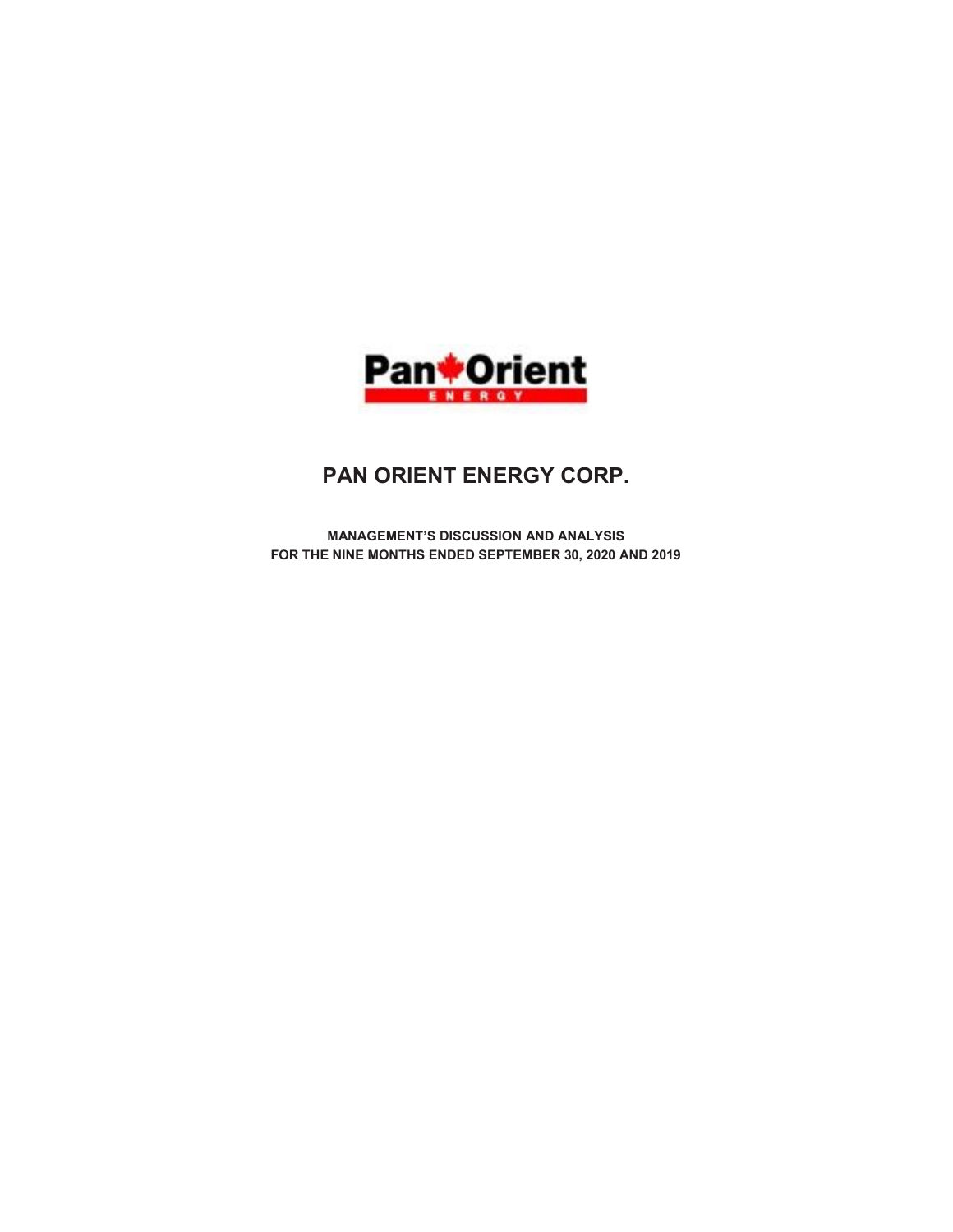## Management's Discussion and Analysis

The following Management's Discussion and Analysis ("MD&A") of the operating and financial results of Pan Orient Energy Corp. ("Pan Orient" or the "Company") is prepared effective November 10, 2020 and should be read in conjunction with the unaudited condensed interim consolidated financial statements and notes thereto for the nine months ended September 30, 2020 and the audited consolidated financial statements and notes thereto and MD&A for the year ended December 31, 2019. The financial statements have been prepared in accordance with International Financial Reporting Standards ("IFRS").

Pan Orient is an oil and natural gas company based in Calgary, Alberta, interests in Pan Orient Energy (Siam) Ltd. which has properties onshore Thailand, and interests in Andora Energy Corporation ("Andora") which has properties in northern Alberta, Canada.

Pan Orient holds a 71.8% equity interest in Andora. The accounts of Andora are included in the consolidated financial statements and the 28.2% of non-controlling interest in the net assets of Andora are identified separately from the Company's shareholders' equity.

Pan Orient holds a 50.01% equity interest in Pan Orient Energy (Siam) Ltd. as a joint arrangement where the Company shares joint control with the 49.99% equity interest holder. The resulting joint arrangement is classified as a Joint Venture under IFRS 11 and is accounted for using the equity method of accounting where Pan Orient's 50.01% equity interest in the assets, liabilities, working capital, operations and capital expenditures of Pan Orient Energy (Siam) Ltd. are recorded in Investment in Joint Venture.

The undeveloped onshore interests in Indonesian East Jabung Production Sharing Contract ("PSC") expired in January 2020. The operator is determining final steps to be taken for formal approval of the expiry from the Government of Indonesia, including reclamation requirements. An impairment expense for the East Jabung PSC was recorded in the fourth quarter of 2019. The Company is withdrawing from operations in Indonesia. Operations in Indonesia for accounting purposes are considered discontinued operations effective January 1, 2020.

Please note that all amounts are in Canadian dollars unless otherwise stated, translation of items denominated in foreign currencies as at September 30, 2020 into Canadian dollars using September 30, 2020 exchange rates, represent the net amount to Pan Orient's interests unless otherwise stated, and BOPD refers to barrels of oil per day.

# Forward-Looking Statements

This MD&A contains forward-looking information within the meaning of securities laws. Forward-looking statements and information concerning anticipated financial performance are based on management's assumptions using information currently available. Material factors or assumptions used to develop forward-looking information include potential business prospects, growth strategies, the ability to add production and reserves through development and exploration activities, projected capital costs, government legislation, well performance, the ability to market production, the commodity price environment and quality differentials and exchange rates. Although management considers its assumptions to be reasonable based on these factors, they may prove to be incorrect.

Forward-looking information is generally identifiable by the terminology used, such as "expect", "believe", "estimate", "should", "anticipate" and "potential" or other similar wording. Forward-looking information in this MD&A includes, but is not limited to, references to: renewal, extension or termination of oil and gas concessions and production sharing contracts; other regulatory approvals; well drilling programs and drilling plans; estimates of reserves and potentially recoverable resources, information on future production and project start-ups, the expected impact of actions on financial results and intentions with respect to cash balance; potential purchases of common shares under the normal course issuer bid; sufficiency of financial resources; and review of asset portfolio and defining opportunities and strategies. By their very nature, the forward-looking statements contained in this MD&A require Pan Orient and its management to make assumptions that may not materialize or that may not be accurate. The forward-looking information contained in this MD&A is subject to known and unknown risks and uncertainties and other factors, which could cause actual results, expectations, achievements or performance to differ materially, including without limitation: imprecision of reserves estimates and estimates of recoverable quantities of oil, changes in project schedules, operating and reservoir performance, the effects of weather and climate change, the results of exploration and development drilling and related activities, changes in demand for oil and gas, the results of commercial negotiations, the timing and outcome of applications for government approvals, other technical and economic factors or revisions and other factors, many of which are beyond the control of Pan Orient. Although Pan Orient believes that the expectations reflected in its forward-looking statements are reasonable, it can give no assurances that the expectations of any forward-looking statements will prove to be correct.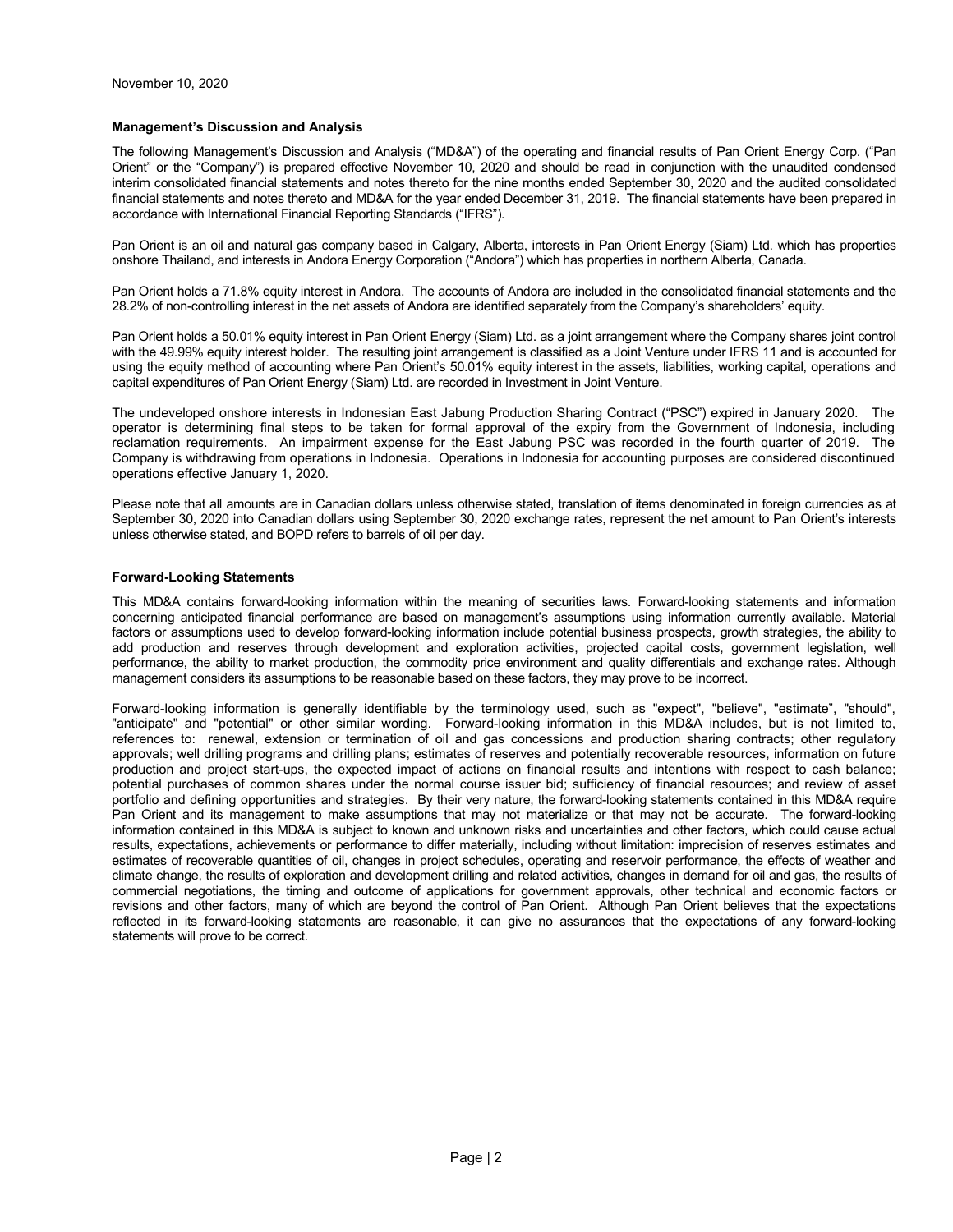The Company has provided or may provide forward-looking information with respect to reserves and resources estimates related to Thailand and Canada and estimated costs associated with work commitments in Thailand and Canada. Reserves and resources estimates are prepared by independent reservoir engineers and there are numerous uncertainties inherent in estimating quantities of oil and the cash flows to be derived therefrom. In general, estimates of economically recoverable volumes and the associated future net cash flows are based upon a number of variable factors and assumptions, such as historical production from the properties, production rates, ultimate reserves recovery, timing and amount of capital expenditures, marketability of commodities, royalty rates, the assumed effects of regulation by governmental agencies and future operating costs, all of which may vary from actual results. All such estimates are to some degree speculative, and classifications of reserves and resources volumes are only attempts to define the degree of speculation involved. The Company's actual production, revenues and development and operating expenditures with respect to its reserves and resources estimates will vary from estimates thereof and such variations could be material. The Company's estimated commitments are based on internally-prepared budgets and assumptions and, in the case where a tender process has been completed, actual contracted amounts. The estimated expenditures as provided by management will vary from the actual amounts required to carry out these commitments, and the difference may be significant.

Because forward-looking information addresses future events and conditions, it involves risks and uncertainties that could cause actual results to differ materially from those contemplated by the forward-looking information. These risks and uncertainties include, but are not limited to: commodity price volatility; well performance and marketability of production; transportation and refining availability and costs; exploration and development costs; the recoverability of estimated reserves and resources volumes; the Company's ability to add reserves through development and exploration activities; fluctuations in currency exchange rates; and changes in government legislation and regulations, including royalty and tax laws.

The forward-looking statements contained herein are as of November 10, 2020 and are subject to change after this date. Readers are cautioned that the foregoing list of factors that may affect future results is not exhaustive and as such undue reliance should not be placed on forward-looking statements. Except as required by applicable securities laws, with the exception of events or circumstances that occurred during the period to which this MD&A relates that are reasonably likely to cause actual results to differ materially from material forward-looking information that was previously disclosed to the public, the Company disclaims any intention or obligation to update or revise these forward-looking statements, whether as a result of new information, future events or otherwise.

# Non-IFRS Measures

Management uses and reports certain non-IFRS measures in the evaluation of operating and financial performance. Unless identified as a non-IFRS measure in this section all amounts presented in this MD&A are calculated in accordance with IFRS.

Total corporate adjusted funds flow from (used in) operations is cash flow from (used in) operating activities prior to changes in noncash working capital, unrealized foreign exchange gain or loss plus the corresponding amount from the Thailand operations which is recorded in Investment in Joint Venture for financial statement purposes and funds flow from (used in) operations from discontinued operations in Indonesia. This measure is used by management to analyze operating performance and leverage. Adjusted funds flow as presented does not have any standardized meaning prescribed by IFRS and therefore it may not be comparable with the calculation of similar measures of other entities. Adjusted funds flow is not intended to represent operating cash flow or operating profits for the period nor should it be viewed as an alternative to cash flow from operating activities, net earnings or other measures of financial performance calculated in accordance with IFRS.

The Company's 50.01% equity interest in Pan Orient Energy (Siam) Ltd. is accounted for under the equity method as an Investment in Joint Venture. Adjusted funds flow from Investment in Joint Venture is the Company's net interest of the cash generated from operating activities from continuing operations before changes in non-cash working capital from Pan Orient Energy (Siam) Ltd.

The following table reconciles adjusted funds flow from (used in) operations to cash flow from (used in) operating activities, which is the most directly comparable measure calculated in accordance with IFRS:

|                                                                                       | Three months ended<br>September 30 |       | Nine months ended<br>September 30 |          |  |
|---------------------------------------------------------------------------------------|------------------------------------|-------|-----------------------------------|----------|--|
| (\$thousands)                                                                         | 2020                               | 2019  | 2020                              | 2019     |  |
| Cash flow from (used in) operating activities, continued operations (1)               | (355)                              | (289) | (1, 345)                          | (1, 442) |  |
| Changes in non-cash working capital, continued operations (1)                         | (283)                              | (30)  | (381)                             |          |  |
| Cash flow from (used in) operating activities, discontinued operations <sup>(1)</sup> | (42)                               | 364   | (638)                             | (774)    |  |
| Changes in non-cash working capital, discontinued operations <sup>(1)</sup>           | 30                                 | (428) | 986                               | 678      |  |
| Unrealized foreign exchange gain (loss)                                               | (484)                              | 295   | 140                               | (692)    |  |
| Share of adjusted funds flow from Investment in Joint Venture                         | 3.544                              | 6.479 | 9.257                             | 15,895   |  |
| Total corporate adjusted funds flow from operations                                   | 2.410                              | 6.391 | 8.019                             | 13.668   |  |

(1) Activities of the Company in Indonesia are reported as discontinued operations effective January 1, 2020 and amounts presented in 2019 are updated for comparative purposes.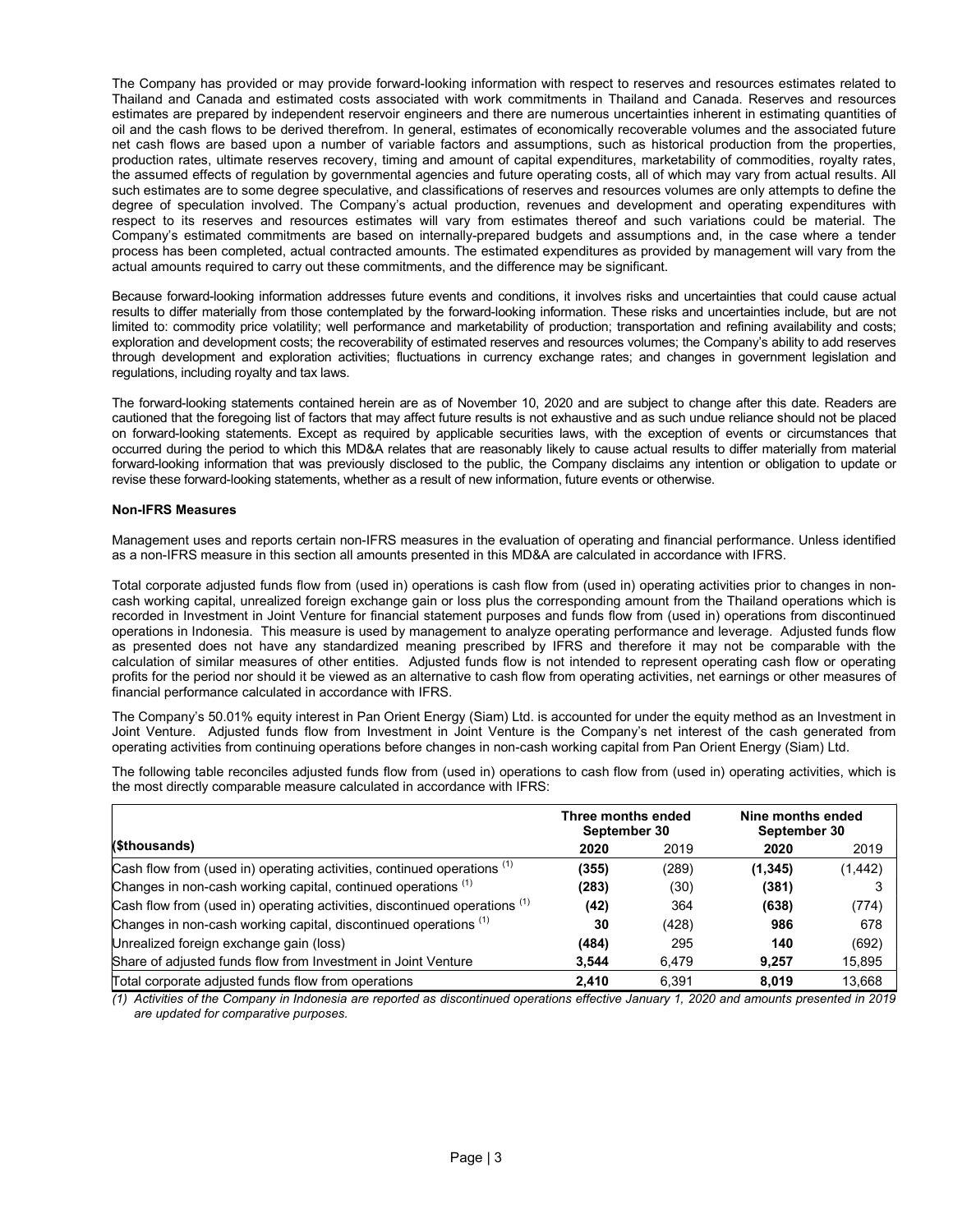Total corporate adjusted funds flow from operations, total corporate adjusted funds flow from operations per barrel and total corporate adjusted funds flow from operations per share (basic and diluted) do not have standardized meanings prescribed by IFRS and therefore may not be comparable to similar measures presented by other issuers. Adjusted funds flow is not intended to represent operating cash flow or operating profits for the period nor should it be viewed as an alternative to cash flow from operating activities, net earnings or other measures of financial performance calculated in accordance with IFRS. All references to total corporate adjusted funds flow from operations throughout this MD&A is cash flow from operating activities prior to changes in non-cash working capital, unrealized foreign exchange gain or loss plus the corresponding amount from Pan Orient's 50.01% interest in the Thailand operations which is recorded in Investment in Joint Venture for financial statement purposes and funds flow from (used in) operations from discontinued operations in Indonesia. Pan Orient has a 50.01% ownership interest in Pan Orient Energy (Siam) Ltd., but does not have any direct interest in, or control over, the crude oil reserves, operations or working capital of on-shore Concession L53. Basic and diluted total corporate adjusted funds flow from operations per share is calculated in the same manner as basic and diluted earnings or loss per share.

The term "field netback" is a non-IFRS measure that does not have a standardized meaning prescribed by IFRS. Pan Orient believes the term provides useful information to investors. "Field netback" is calculated by subtracting royalty, transportation and operating expenses from revenues.

# Petroleum and Natural Gas Properties

The Company's interests in principal properties are divided into two distinct groups: 1) partially developed concession located onshore Thailand, held by Pan Orient Energy (Siam) Ltd.; and 2) undeveloped Canadian oil sands leases, held by Andora. The undeveloped onshore interests at the East Jabung PSC in Indonesia expired in January 2020 and the operator is determining final steps to be taken for formal approval of the expiry by the Government of Indonesia, including reclamation requirements.

# Thailand

# Concession L53

At September 30, 2020, the Company held a 50.01% equity interest in Pan Orient Energy (Siam) Ltd. which is the operator of and holds a 100% working interest in Concession L53/48 ("Concession L53") in Thailand. Concession L53 is partially developed, has oil production and an active exploration and development program.

Pan Orient's 50.01% equity interest in Pan Orient Energy (Siam) Ltd. is classified as a Joint Venture under IFRS and accounted for using the equity method. As a jointly controlled Joint Venture, Pan Orient's 50.01% equity interest in the working capital, assets, capital expenditures, liabilities and operations of Pan Orient Energy (Siam) Ltd. are recorded as Investment in Joint Venture. Pan Orient's 50.01% equity interest in Pan Orient Energy (Siam) Ltd. is the Company's only investment in Thailand.

Pan Orient Energy (Siam) Ltd. holds a 100% interest in Thailand Concession L53, which has oil production, development and exploration operations. Concession L53 is located approximately 60 kilometers west of Bangkok and at September 30, 2020, consisted of 26.35 square kilometers associated with the L53-A, L53-B, L53-D, L53-G, L53-DD and L53-South AA fields that are held through production licenses (with a 20 year primary term ending from 2030 to 2037 plus an additional 10 year renewal period that can be applied for) and a 209.78 square kilometer reserved area of exploration lands for a period of up to five years with the payment of a surface reservation fee, which is reimbursable through work program expenditures. Pan Orient Energy (Siam) Ltd. obtained the approval of the new L53 South AA Production Area for 1.91 square kilometers on July 17, 2020. The reserved area will expire in January 2021, after which only the production license areas will be retained. Crude oil revenue at Concession L53 is from sale of oil production to a refinery owned by the Thai National Oil Company.

The December 31, 2019 independent reserves evaluation for Thailand on-shore Concession L53 was prepared for Pan Orient Energy (Siam) Ltd., which is the operator and has a 100% working interest. The evaluation was conducted by Sproule International and was prepared in accordance with Canadian Securities Administrators National Instrument 51-101 – Standards of Disclosure for Oil and Gas Activities. Pan Orient has a 50.01% ownership interest in Pan Orient Energy (Siam) Ltd., but does not have any direct interest in, or control over, the crude oil reserves or operations of on-shore Concession L53. The values at December 31, 2019 identified as "Net to Pan Orient's 50.01% Equity Interest in Pan Orient Energy (Siam) Ltd." represent 50.01% of Pan Orient Energy (Siam) Ltd. reserves and values. Net to Pan Orient's 50.01% equity interest in Pan Orient Energy (Siam) Ltd., proved plus probable crude oil reserves were 1,834,000 barrels at December 31, 2019 from conventional sandstone reservoirs. Net to Pan Orient's 50.01% equity interest in Pan Orient Energy (Siam) Ltd., proved, probable and possible crude oil reserves were 3,789,000 barrels at December 31, 2019. Possible reserves are those additional reserves that are less certain to be recovered than probable reserves. There is a 10% probability that the quantities actually recovered will equal or exceed the sum of proved plus probable plus possible reserves.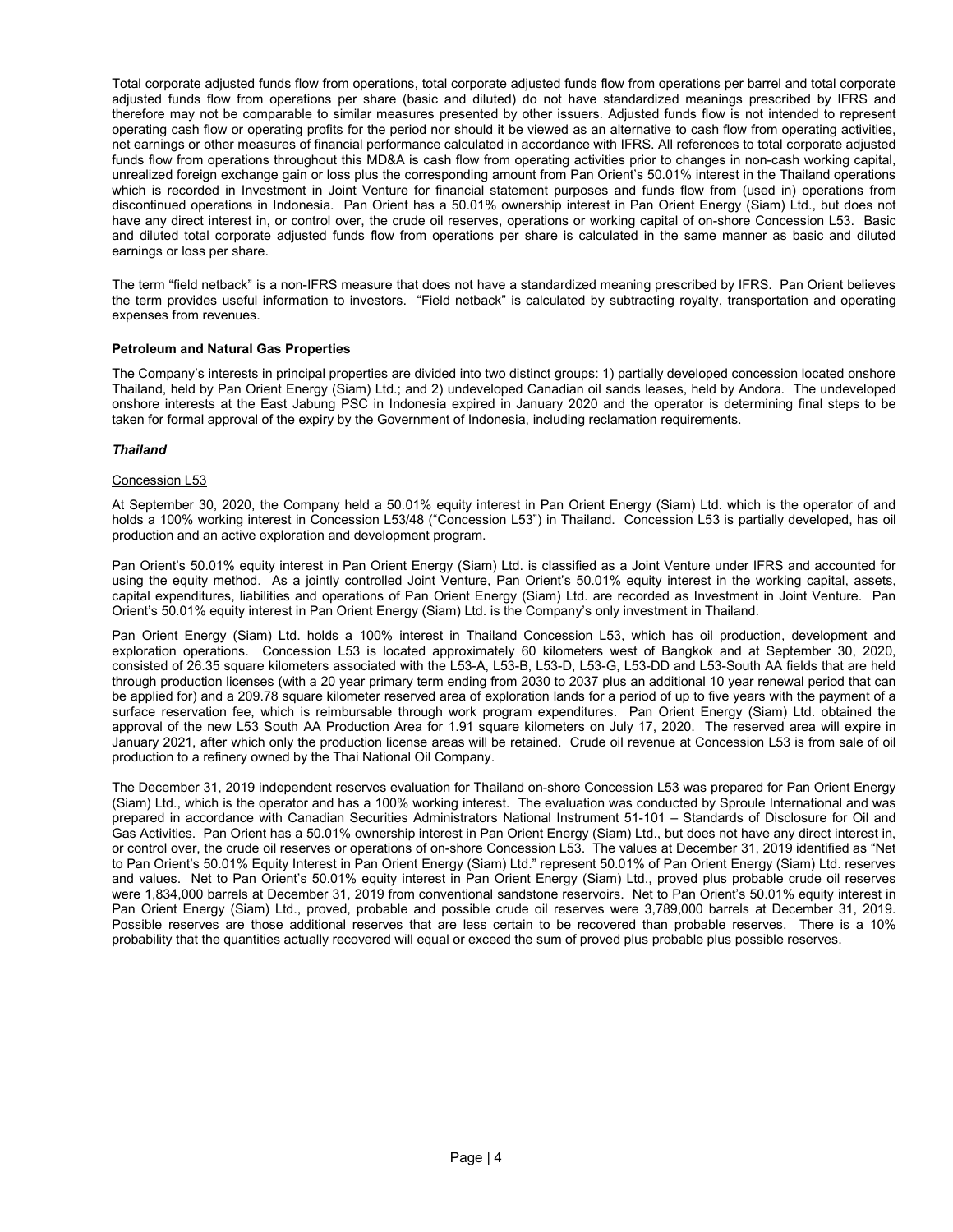# Indonesia

## East Jabung PSC

Pan Orient held a 49% non-operated interest in the East Jabung PSC located onshore Sumatra. Pan Orient was awarded the 6,227.72 square kilometers East Jabung PSC in 2011 and relinquished approximately 3,280 square kilometers of the East Jabung PSC's offshore area in 2014. A 440 kilometer 2D seismic program was completed in 2014. On June 1, 2015, Pan Orient completed a farm-out of a 51% participating interest and operatorship of the East Jabung PSC to a subsidiary of Repsol S.A. Pan Orient received an upfront cash payment of USD\$8 million, a firm commitment by the farminee to fund the first USD\$10.3 million towards the first exploration well and a contingent commitment to fund the first USD\$5.1 million towards an appraisal well, if justified.

In 2017, the Ayu-1X and Elok-1X wells were drilled but did not encounter commercial hydrocarbons. Drilling of the Ayu-1X and Elok-1X exploration wells satisfied the East Jabung PSC firm commitment of two exploration wells to be drilled prior to the expiry of the six year exploration phase. On January 11, 2019, the East Jabung PSC received approval for a four year exploration extension period of the PSC to January 20, 2023. The final remaining East Jabung PSC area after the extension is 1,245.56 square kilometers, representing 20% of the original PSC area. During the four year exploration extension period, the joint venture had the option of exiting or continuing with the East Jabung PSC on an annual basis. The Anggun-1X exploration well was drilled in the fourth quarter of 2019 but did not encounter commercial hydrocarbons. The operator of the East Jabung PSC has provided notice to the Government of Indonesia of withdrawal from the East Jabung PSC and is determining final steps to be taken for formal approval of the expiry from GOI, including reclamation requirements. Pan Orient is withdrawing from operations in Indonesia and the office in Jakarta was closed on March 31, 2020. Activities of the Company in Indonesia are reported in 2020 as discontinued operations.

#### Canada

Andora is a private oil company, in which Pan Orient has a 71.8% ownership. As at September 30, 2020, Andora has interests in 47 sections (31.6 net sections) of Sawn Lake Alberta Crown oil sands within the central Alberta Peace River Oil Sands area. Andora is focused on developing the bitumen resources at the Sawn Lake property using steam assisted gravity drainage ("SAGD") development.

The Sawn Lake property is in a pre-commercial stage and the commercial viability of the SAGD recovery process at Sawn Lake has not yet been established. No proved or probable reserves were assigned at September 30, 2020.

Since mid-March 2020 there has been a severe decline in crude oil prices due to geopolitical events and the collapse of global demand for crude oil and related products resulting from COVID-19. This has resulted in dramatically lower prices for heavy oil and bitumen, and deterioration in the economics for commercial expansion at Sawn Lake. In the current market there is no expected commercial development at Sawn Lake. An impairment expense was recorded for the Sawn Lake interests in the first quarter of 2020. The Company will continue to monitor bitumen prices and other factors influencing the timing and extent of potential future SAGD development at Sawn Lake.

Andora is the operator of five oil sands leases with 27 gross sections (21.5 net sections) at Sawn Lake, where it has a working interest of either 50% or 100%, as at September 30, 2020. Andora is relinquishing three oil sands leases operated by another company with 12 gross sections (1.2 net sections), where Andora is a non-operator with a 10% working interest, and for which no contingent resources had been assigned in the September 30, 2019 Contingent Resources Report.

A SAGD demonstration project at Sawn Lake commenced in 2013 and is located in the Central Block of Sawn Lake where Andora is the operator and holds a 50% working interest. The demonstration project consisted of one SAGD well pair drilled to a depth of 650 meters and a horizontal length of 780 meters and the SAGD facility for steam generation, water handling and bitumen treating. Steam injection commenced in May 2014 and produced bitumen from September 2014 to February 2016. The demonstration project successfully captured the key data associated with the objectives of the demonstration project and operations were suspended at the end of February 2016. The demonstration project has proven that the SAGD process works in the Bluesky formation at Sawn Lake, established characteristics of ramp up through stabilization of SAGD performance, indicated the productive capability, instantaneous steam-oil ratio ("ISOR"), and provided critical information required for well and facility design associated with any future commercial development. Production results to date are not necessarily indicative of long-term performance or of ultimate recovery and the Sawn Lake demonstration project has not yet proven that it is commercially viable.

Regulatory approval was received on December 5, 2017 for potential commercial expansion to 3200 BOPD at the Sawn Lake, Alberta SAGD project (in which Andora has a 50% working interest and is the operator) using Andora's proprietary Produced Water Boiler.

Summarized financial information with respect to Andora is as follows:

| Andora Energy Corporation              |          | As at and for the<br>Three months ended<br>September 30 |       | As at and for the<br>Nine months ended<br>September 30 |  |  |
|----------------------------------------|----------|---------------------------------------------------------|-------|--------------------------------------------------------|--|--|
| (\$thousands)                          | 2020     | 2019                                                    |       | 2019                                                   |  |  |
| Total assets                           | 1.307    | 85.349                                                  | 1.307 | 85,349                                                 |  |  |
| Total liabilities                      | 4.483    | 9,374                                                   | 4,483 | 9,374                                                  |  |  |
| Adjusted funds flow used in operations | (418)    | (52)                                                    | (268) | (178)                                                  |  |  |
| Net income (loss)                      | (79,101) | (85)                                                    | (355) | 712                                                    |  |  |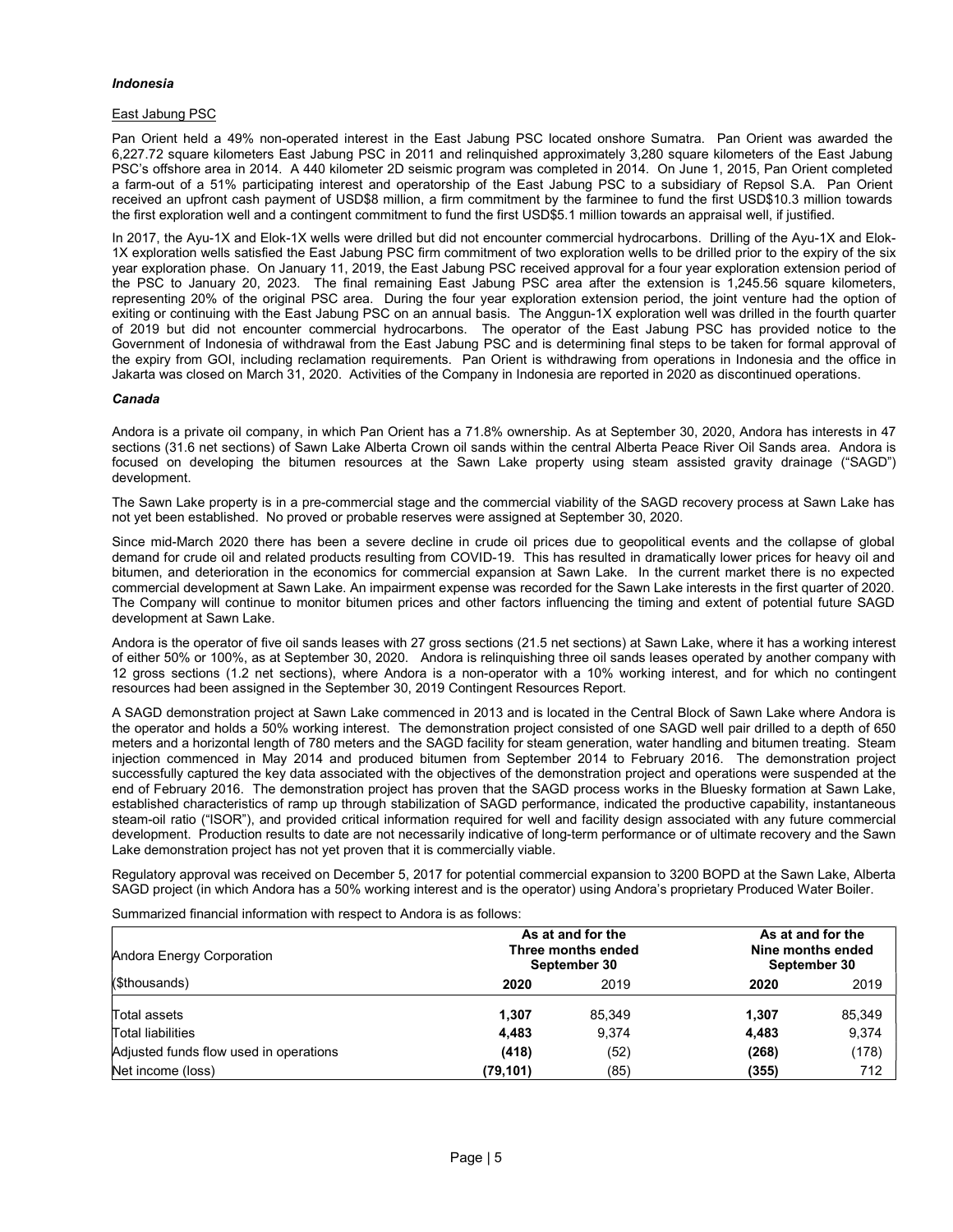| <b>Financial and Operating Summary</b>                                                                     | Three Months Ended<br>September 30, |                 | Nine Months Ended<br>September 30, |                 |                  |
|------------------------------------------------------------------------------------------------------------|-------------------------------------|-----------------|------------------------------------|-----------------|------------------|
| (thousands of Canadian dollars except where indicated)                                                     | 2020                                | 2019            | 2020                               | 2019            | %<br>Change      |
| <b>FINANCIAL</b>                                                                                           |                                     |                 |                                    |                 |                  |
| Financial Statement Results - Excluding 50.01% Interest in Thailand Joint<br><b>Venture (Note 1)</b>       |                                     |                 |                                    |                 |                  |
| Net income (loss) attributed to common shareholders                                                        | (1,063)                             | 1,114           | (59, 214)                          | 1,552           |                  |
| Per share – basic and diluted                                                                              | \$ (0.02)                           | \$0.02          | \$ (1.12)                          | \$0.03          |                  |
| Cash flow from (used in) operating activities (Note 2 & 3)                                                 | (355)                               | (290)           | (1, 345)                           | (1, 443)        | -7%              |
| Per share – basic and diluted                                                                              | \$ (0.01)                           | \$ (0.01)       | \$ (0.03)                          | \$ (0.03)       | -7%              |
| Cash flow from (used in) investing activities (Note 2 & 3)                                                 | 2,808                               | 5,809           | 7,010                              | 5,535           | 27%              |
| Per share - basic and diluted                                                                              | 0.05<br>S                           | \$0.11          | \$0.13                             | \$0.10          | 27%              |
| Cash flow from (used in) financing activities (Note 2 & 3)                                                 | (65)                                | 214             | (1,507)                            | 90              | $-1774%$         |
| Per share - basic and diluted                                                                              | \$ (0.00)                           | \$0.00          | \$ (0.03)                          | \$0.00          | $-1774%$         |
| Change in cash and cash equivalents from discontinued operations (Note 3)                                  | (42)                                | (1, 421)        | (749)                              | (1,207)         | $-38%$           |
| Working capital                                                                                            | 25,802                              | 31,857          | 25,802                             | 31,857          | $-19%$           |
| Working capital & non-current deposits                                                                     | 26,411                              | 32,458          | 26,411                             | 32,458          | $-19%$           |
| Long-term debt                                                                                             |                                     |                 |                                    |                 | 0%               |
| Shares outstanding (thousands)                                                                             | 52,077                              | 55,084          | 52,077                             | 55,084          | $-5%$            |
| Capital Commitments (Note 4)                                                                               | 719                                 | 2,049           | 719                                | 2,049           | -65%             |
| Working Capital and Non-current Deposits                                                                   |                                     |                 |                                    |                 |                  |
| Beginning of period - Excluding Thailand Joint Venture                                                     | 24,801                              | 28,902          | 22,158                             | 33,139          | $-33%$           |
| Adjusted funds flow used in continued operations (Note 3 & 6)                                              | (1, 122)                            | (24)            | (1,586)                            | (2, 131)        | $-26%$           |
| Adjusted funds flow from (used in) Indonesia discontinued operations (Note 3)<br>Issuance of common shares | (12)                                | (64)<br>222     | 348                                | (96)<br>222     | -463%<br>$-100%$ |
| Consolidated capital expenditures (Note 7)                                                                 |                                     | (2, 482)        | (85)                               | (4, 400)        | $-98%$           |
| Amounts advanced to Thailand Joint Venture                                                                 | (8)                                 | (682)           | (18)                               | (512)           | -96%             |
| Dividend received from Thailand Joint Venture                                                              | 2,812                               | 6,624           | 7,112                              | 6,624           | 7%               |
| Finance lease payments                                                                                     | (5)                                 | (29)            | (136)                              | (83)            | 64%              |
| Normal course issuer bid                                                                                   | (61)                                | (5)             | (1, 483)                           | (127)           | 1068%            |
| Effect of foreign exchange                                                                                 | 6                                   | (4)             | 101                                | (178)           | $-156%$          |
| End of period - Excluding Thailand Joint Venture                                                           | 26,411                              | 32,458          | 26,411                             | 32,458          | $-19%$           |
| Pan Orient 50.01% interest in Thailand Joint Venture Working Capital and Non-                              |                                     |                 |                                    |                 |                  |
| <b>Current Deposits</b>                                                                                    | 3,509                               | 9,401           | 3,509                              | 9,401           | -63%             |
| Economic Results - Including 50.01% Interest in Thailand Joint Venture                                     |                                     |                 |                                    |                 |                  |
| Total corporate adjusted funds flow from (used in) operations by region (Note 6)                           |                                     |                 |                                    |                 |                  |
| Canada                                                                                                     | (1, 115)                            | (8)             | (1, 565)                           | (2,099)         | -25%             |
| Thailand (Note 8)                                                                                          | (7)                                 | (16)            | (21)                               | (32)            | $-34%$           |
| From continued operations                                                                                  | (1, 122)                            | (24)            | (1,586)                            | (2, 131)        | $-26%$           |
| Indonesia - Discontinued Operations                                                                        | (12)                                | (64)            | 348                                | (96)            | -463%            |
| Adjusted funds flow used in operations (excl. Thailand Joint Venture)                                      | (1, 134)                            | (88)            | (1, 238)                           | (2, 227)        | $-44%$           |
| Share of Thailand Joint Venture (Note 1 & 5)                                                               | 3,544                               | 6,479           | 9,257                              | 15,895          | $-42%$           |
| Total corporate adjusted funds flow from operations                                                        | 2,410                               | 6,391           | 8,019                              | 13,668          | $-41%$           |
| Per share - basic and diluted                                                                              | \$0.05                              | \$0.12          | \$0.15                             | \$0.25          | $-39%$           |
| Capital Expenditures - Petroleum and Natural Gas Properties (Note 7)                                       |                                     |                 |                                    |                 |                  |
| Canada                                                                                                     |                                     | 153             | 85                                 | 399             | $-79%$           |
| Indonesia - Discontinued Operations                                                                        |                                     | 2,329           |                                    | 4,001           | $-100%$          |
| Consolidated capital expenditures (excl. Thailand Joint Venture)                                           |                                     | 2,482           | 85                                 | 4,400           | $-98%$           |
| Share of Thailand Joint Venture capital expenditures                                                       | 3,410                               | 1,930           | 8,604                              | 6,241           | 38%              |
| Total capital expenditures (incl. Thailand Joint Venture & discontinued ops)                               | 3,410                               | 4,412           | 8,689                              | 10,641          | $-18%$           |
|                                                                                                            |                                     |                 |                                    |                 |                  |
| <b>Investment in Thailand Joint Venture</b>                                                                |                                     |                 |                                    |                 |                  |
| Beginning of period<br>Net income from Joint Venture                                                       | 30,709<br>121                       | 37,060<br>1,351 | 34,127<br>612                      | 34,504<br>3,704 | $-1%$<br>$-83%$  |
|                                                                                                            |                                     | 429             |                                    | 802             | $-204%$          |
| Other comprehensive gain (loss) from Joint Venture                                                         | (1, 217)                            |                 | (836)                              |                 | 7%               |
| Dividend paid<br>Amounts advanced to Joint Venture                                                         | (2,812)<br>8                        | (6,624)<br>682  | (7, 112)<br>18                     | (6,624)<br>512  | $-96%$           |
| End of period                                                                                              | 26,809                              | 32,898          | 26,809                             | 32,898          | $-19%$           |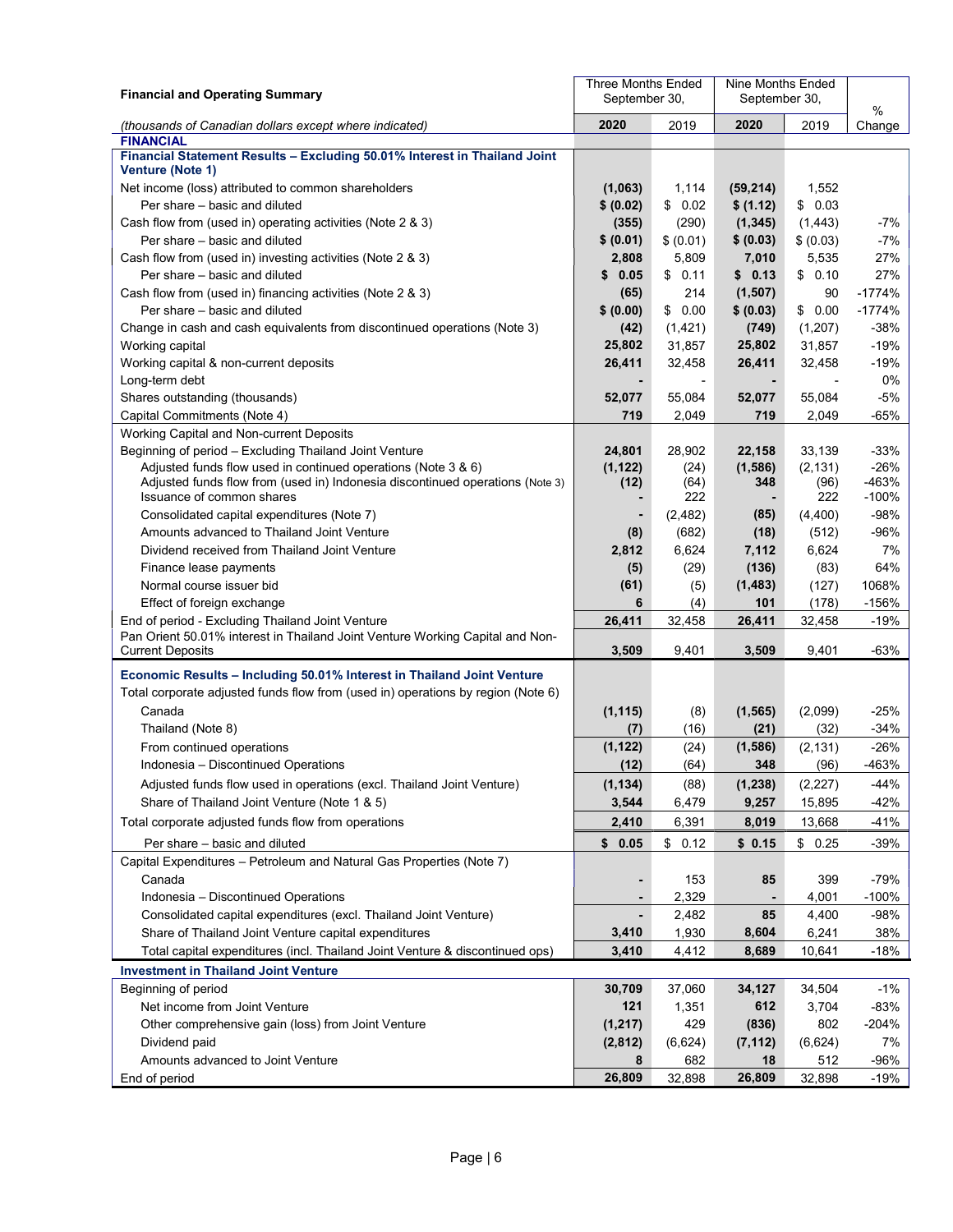|                                                                                                               | <b>Three Months Ended</b><br>September 30, |              |                | Nine Months Ended<br>September 30, |                |
|---------------------------------------------------------------------------------------------------------------|--------------------------------------------|--------------|----------------|------------------------------------|----------------|
| (thousands of Canadian dollars except where indicated)                                                        | 2020                                       | 2019         | 2020           | 2019                               | $\%$<br>Change |
| <b>Thailand Operations</b>                                                                                    |                                            |              |                |                                    |                |
| Economic Results - Including 50.01% Interest in Thailand Joint<br>Venture (Note 5)                            |                                            |              |                |                                    |                |
| Oil sales (bbls)                                                                                              | 102,466                                    | 130,415      | 306,883        | 273,553                            | 12%            |
| Average daily oil sales (BOPD) by Concession L53                                                              | 1,114                                      | 1,418        | 1,120          | 1,002                              | 12%            |
| Average oil sales price, before transportation (CDN\$/bbl)                                                    | \$53.38                                    | \$77.99      | \$52.94        | \$79.63                            | $-34%$         |
| Reference Price (volume weighted) and differential                                                            |                                            |              |                |                                    |                |
| Crude oil (Brent \$US/bbl)                                                                                    | \$42.57                                    | \$61.99      | \$40.44        | \$ 64.15                           | $-37%$         |
| Exchange Rate \$US/\$Cdn                                                                                      | 1.34                                       | 1.34         | 1.36           | 1.36                               | 0%             |
| Crude oil (Brent \$Cdn/bbl)                                                                                   | \$57.25                                    | \$83.27      | \$55.03        | \$87.05                            | -37%           |
| Sale price / Brent reference price                                                                            | 93%                                        | 94%          | 96%            | 91%                                | 5%             |
| Adjusted funds flow from (used in) operations (Note 6)                                                        |                                            |              |                |                                    |                |
| Crude oil sales                                                                                               | 5,470                                      | 10,171       | 16,245         | 21,783                             | $-25%$         |
| Government royalty                                                                                            | (284)                                      | (539)        | (833)          | (1, 134)                           | -27%           |
| Transportation expense                                                                                        | (231)                                      | (321)        | (691)          | (662)                              | 4%             |
| Operating expense                                                                                             | (818)                                      | (613)        | (2, 330)       | (1,539)                            | 51%            |
| Field netback                                                                                                 | 4,137                                      | 8,698        | 12,391         | 18,448                             | $-33%$         |
| General and administrative expense (Note 8)                                                                   | (203)                                      | (241)        | (662)          | (654)                              | 1%             |
| Interest income                                                                                               |                                            |              | 6              | 22                                 | $-73%$         |
| Foreign exchange gain<br>Current income tax                                                                   | 13<br>(410)                                | 4<br>(1,998) | 42<br>(2, 541) | 45<br>(1,998)                      | $-7%$<br>27%   |
| Thailand - Adjusted funds flow from operations                                                                | 3,537                                      | 6,463        | 9,236          | 15,863                             | -42%           |
| Adjusted funds flow from (used in) operations / barrel (CDN\$/bbl) (Note 6)                                   |                                            |              |                |                                    |                |
| Crude oil sales                                                                                               | \$53.38                                    | \$77.99      | \$52.94        | \$79.63                            | $-34%$         |
| Government royalty                                                                                            | (2.77)                                     | (4.13)       | (2.71)         | (4.15)                             | $-35%$         |
| <b>Transportation expense</b>                                                                                 | (2.25)                                     | (2.46)       | (2.25)         | (2.42)                             | $-7%$          |
| Operating expense                                                                                             | (7.98)                                     | (4.70)       | (7.59)         | (5.63)                             | 35%            |
| Field netback                                                                                                 | \$40.37                                    | \$ 66.69     | \$40.38        | \$67.44                            | $-40%$         |
| General and administrative expense (Note 8)                                                                   | (1.98)                                     | (1.85)       | (2.16)         | (2.39)                             | $-10%$         |
| Interest Income                                                                                               |                                            |              | 0.02           | 0.08                               | -76%           |
| Foreign exchange gain                                                                                         | 0.13                                       | 0.03         | 0.14           | 0.16                               | $-17%$         |
| Current income tax                                                                                            | (4.00)                                     | (15.32)      | (8.28)         | (7.30)                             | 13%            |
| Thailand – Adjusted funds flow from operations                                                                | \$34.52                                    | \$49.56      | \$30.10        | \$57.99                            | $-48%$         |
| Government royalty as percentage of crude oil sales                                                           | 5%                                         | 5%           | 5%             | 5%                                 | $0\%$          |
| Income tax & SRB as percentage of crude oil sales                                                             | 7%                                         | 20%          | 16%            | 9%                                 | 7%             |
| As percentage of crude oil sales                                                                              |                                            |              |                |                                    |                |
| Expenses - transportation, operating, G&A and other                                                           | 23%                                        | 12%          | 22%            | 13%                                | 10%            |
| Government royalty, SRB and income tax                                                                        | 13%                                        | 25%          | 21%            | 14%                                | 6%             |
| Adjusted funds flow from operations, before interest income                                                   | 65%                                        | 64%          | 57%            | 73%                                | $-16%$         |
| Wells drilled<br>Gross                                                                                        | $\mathbf{2}$                               | 4            | 7              | 6                                  | 17%            |
| Net                                                                                                           | 1.0                                        | 2.0          | 3.5            | 3.0                                | 17%            |
| <b>Financial Statement Presentation</b><br>Results - Excl. 50.01% Interest in Thailand Joint Venture (Note 1) |                                            |              |                |                                    |                |
| General and administrative expense (Note 8)                                                                   | (7)                                        | (16)         | (21)           | (32)                               | -34%           |
| Adjusted funds flow used in consolidated operations                                                           | (7)                                        | (16)         | (21)           | (32)                               | $-34%$         |
| Adjusted fund flow Included in Investment in Thailand Joint Venture                                           |                                            |              |                |                                    |                |
| Net income from Thailand Joint Venture                                                                        | 121                                        | 1,351        | 612            | 3,704                              | $-83%$         |
| Add back non-cash items in net income                                                                         | 3,423                                      | 5,128        | 8,645          | 12,191                             | $-29%$         |
| Adjusted funds flow from Thailand Joint Venture                                                               | 3,544                                      | 6,479        | 9,257          | 15,895                             | -42%           |
| Thailand - Economic adjusted funds flow from operations (Note 5)                                              | 3,537                                      | 6,463        | 9,236          | 15,863                             | $-42%$         |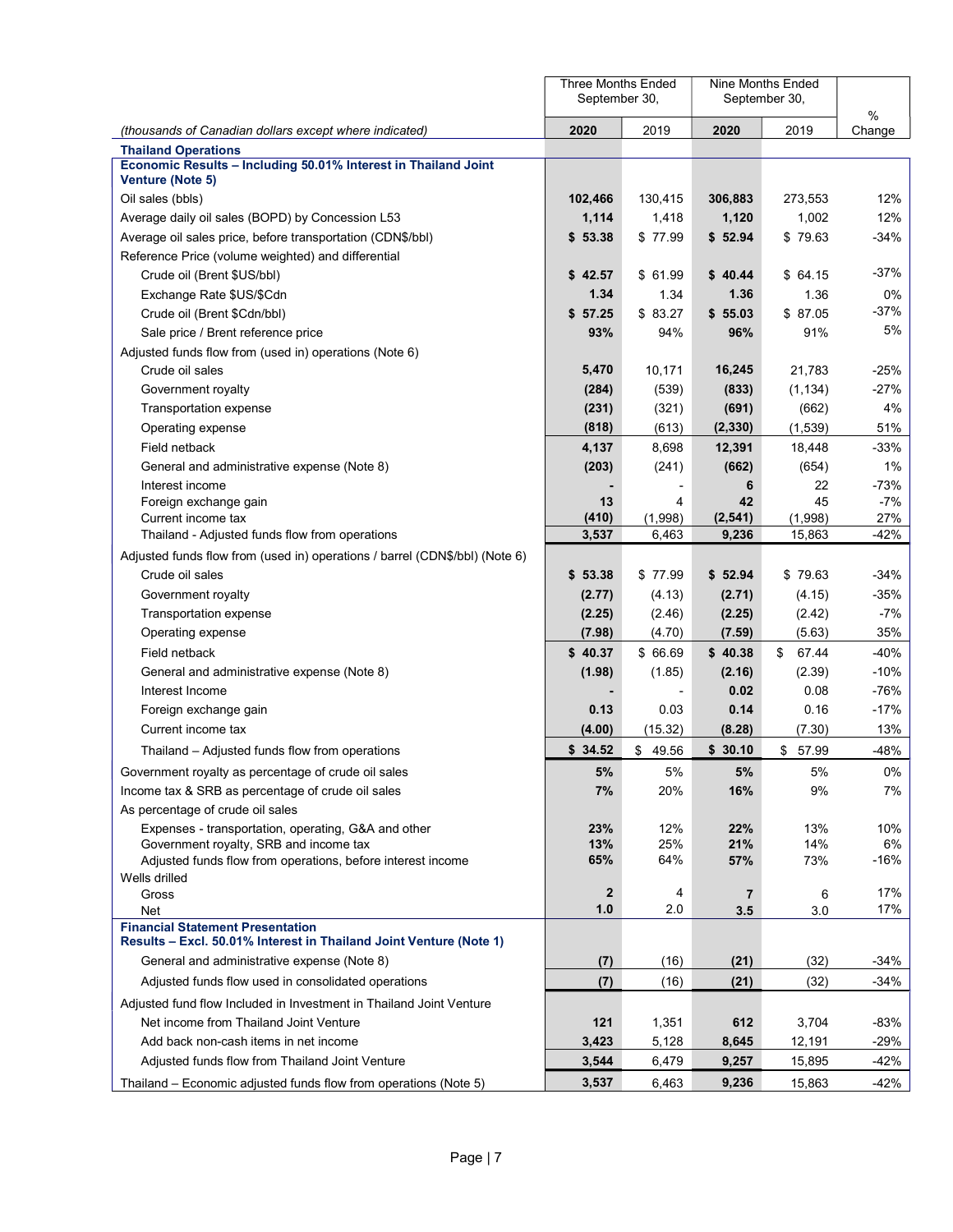|                                                              | Three Months Ended<br>September 30, |       | Nine Months Ended<br>September 30, |         |         |
|--------------------------------------------------------------|-------------------------------------|-------|------------------------------------|---------|---------|
|                                                              |                                     |       |                                    | %       |         |
| (thousands of Canadian dollars except where indicated)       | 2020                                | 2019  | 2020                               | 2019    | Change  |
| <b>Canada Operations</b>                                     |                                     |       |                                    |         |         |
| Interest income                                              | 69                                  | 125   | 201                                | 278     | $-28%$  |
| General and administrative expenses (Note 8)                 | (455)                               | (427) | (1,524)                            | (1,685) | $-10%$  |
| Operating expense (Note 9)                                   | (93)                                |       | (156)                              |         |         |
| Stock based compensation on restricted share units (note 10) | (152)                               | -     | (227)                              |         |         |
| Realized foreign exchange gain (loss) (Note 11)              |                                     | (1)   |                                    |         |         |
| Unrealized foreign exchange gain (loss) (Note 11)            | (484)                               | 295   | 140                                | (692)   | $-120%$ |
| Canada – Adiusted funds flow used in operations              | (1, 115)                            | (8)   | (1, 565)                           | (2,099) | $-25%$  |
| <b>Indonesia - Discontinued Operations</b>                   |                                     |       |                                    |         |         |
| General and administrative expense (Note 8)                  | (66)                                | (63)  | (223)                              | (168)   | 33%     |
| Recovery of impairment expense (Note 12)                     |                                     |       | 674                                |         |         |
| Unrealized foreign exchange gain (loss)                      | 52                                  | (1)   | (103)                              | 72      | $-243%$ |
| Indonesia – Adjusted funds flow from (used in) operations    | (12)                                | (64)  | 348                                | (96)    | -463%   |

- (1) Pan Orient holds a 50.01% equity interest in Pan Orient Energy (Siam) Ltd. as a joint arrangement where the Company shares joint control with the 49.99% equity interest holder. The resulting joint arrangement is classified as a Joint Venture under IFRS 11 and is accounted for using the equity method of accounting where Pan Orient's 50.01% equity interest in the assets, liabilities, working capital, operations and capital expenditures of Pan Orient Energy (Siam) Ltd. are recorded in Investment in Thailand Joint Venture.
- (2) As set out in the Consolidated Statements of Cash Flows in the unaudited Consolidated Financial Statements of Pan Orient Energy Corp.
- (3) The East Jabung PSC expired in January 2020 and the Company is withdrawing from operations in Indonesia. The operation in Indonesia for accounting purposes is considered a discontinued operation and the amounts presented in 2019 are updated for comparative purposes.
- (4) Refer to Commitments note disclosure of the September 30, 2020 and September 30, 2019 Interim Condensed Consolidated Financial Statements.
- (5) For the purpose of providing more meaningful economic results from operations for Thailand, the amounts presented include 50.01% of results of the Thailand Joint Venture. Pan Orient has a 50.01% ownership interest in Pan Orient Energy (Siam) Ltd., but does not have any direct interest in, or control over, the crude oil reserves, operations or working capital of on-shore Concession L53.
- (6) Total corporate adjusted funds flow from (used in) operations is cash flow from operating activities prior to changes in noncash working capital, unrealized foreign exchange gain or loss plus the corresponding amount from Pan Orient's 50.01% interest in the Thailand Joint Venture which is recorded in Joint Venture for financial statement purposes. This measure is used by management to analyze operating performance and leverage. Adjusted funds flow as presented does not have any standardized meaning prescribed by IFRS and therefore it may not be comparable with the calculation of similar measures of other entities. Adjusted funds flow is not intended to represent operating cash flow or operating profits for the period nor should it be viewed as an alternative to cash flow from operating activities, net earnings or other measures of financial performance calculated in accordance with IFRS.
- (7) Cost of capital expenditures excluded decommissioning costs and the impact of changes in foreign exchange.
- (8) General & administrative expenses, excluding non-cash accretion on decommissioning provision and lease liabilities. The nominal amount of G&A shown in the three months and nine months ended September 30, 2020 and 2019 was for Thailand operations related to G&A of the holding company of Pan Orient Energy (Siam) Ltd.
- (9) Operating expense related to Andora's suspended demonstration project facility and well pair at Sawn Lake Central. These expenses were previously capitalized prior to the E&E impairment recorded during the first quarter of 2020.
- (10) On May 19, 2020, the Company granted 1,050,000 restricted share units ("RSUs") to directors, senior management, employees and consultant. The amount represents the accrual of stock-based compensation expenses.
- (11) Realized and unrealized foreign exchange gain or loss mainly related to the U.S. dollars denominated cash balances held in Canada.
- (12) Adjustment to previously booked capital expenditures at East Jabung PSC.
- (13) Tables may not add due to rounding.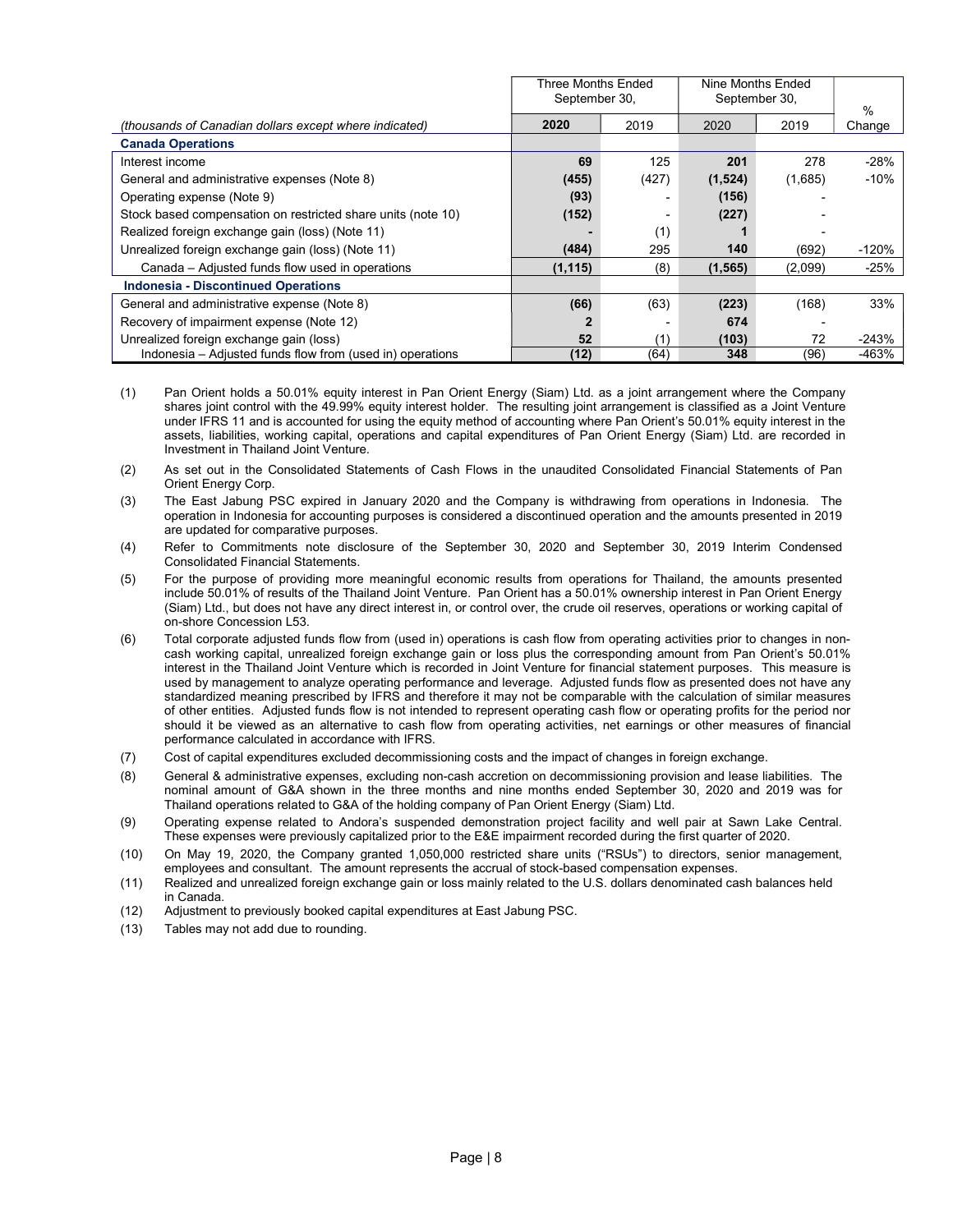# **HIGHLIGHTS**

# Thailand (net to Pan Orient's 50.01% equity interest in the Thailand Joint Venture)

- $\geq$  2020 drilling program with eight wells to date:
	- o The L53-DD6ST2, L53-DD8 and L53-DD7 appraisal wells in the L53-DD field were drilled and brought onto production during the first three quarters of 2020. Net to Pan Orient's 50.01% equity interest, these wells added 188 BOPD in the first quarter, 181 BOPD in the second quarter, 358 BOPD in the third quarter and 706 BOPD in October.
	- $\circ$  The L53-DD9 appraisal well has just completed drilling and has encountered a combined approximately 29 meters of net oil pay in the four main producing sands (AA, BB, CC and DD). Testing of L53-DD9 is expected to commence within the next 10 days.
	- o The L53-AA2 exploration well represents a potential new pool discovery, outside the recently approved L53 South AA Production Area. The well was placed on production September 1st and, net to Pan Orient's 50.01% equity interest, added 45 BOPD in September and is currently producing at 29 BOPD. Production performance of the L53-AA2 well will be monitored over the remaining period of the 90 day production test. A final decision will be made at the end of the 90 day period whether to proceed, or not, with a Production Area application for the L53-AA2 structure.
	- o The L53-AA1 exploration well and the L53-AAST1 sidetrack exploration well were abandoned after failing to encounter oil bearing sands.
	- $\circ$  The L53-BB1ST1 exploration well had only minor indications of oil and will be abandoned.
- ▶ Net to Pan Orient's 50.01% equity interest in the Thailand Joint Venture, oil sales from Concession L53 in the first nine months of 2020 were 1,120 BOPD. With the L53-DD8, L53-DD7 and L53-AA2 wells brought onto production in September, oil sales increased to 1,575 BOPD in September 2020 and 1,417 BOPD in October.
- Adjusted Thailand funds flow from operations of \$9.2 million in the first nine months of 2020, with \$3.5 million (\$34.52 per barrel in the third quarter), \$2.0 million (\$20.91 per barrel) in the second quarter and \$3.7 million (\$34.11 per barrel) in the first quarter. The realized price of Concession L53 crude oil averaged 96% of the Brent reference price in the first nine months of 2020 and the monthly Brent reference price has largely recovered from a low of US\$18.38 in April 2020 to US\$40.91 in September 2020.
- Despite weaker oil prices in early 2020, Thailand had adjusted funds flow from operations of \$9.2 million in the first three quarters of 2020 to fund \$8.6 million of Thailand exploration and development activities. In addition, the Thailand Joint Venture has paid two dividends to Pan Orient in 2020 totaling \$7.1 million and Pan Orient's share of working capital and long-term deposits in Thailand at September 30, 2020 was \$3.5 million.

Indonesia East Jabung Production Sharing Contract (Pan Orient is non-operator with a 49% ownership interest)

- > The operator of the East Jabung Production Sharing Contract ("PSC") provided notice to the Government of Indonesia in January 2020 of withdrawal from the East Jabung PSC and is determining final steps to be taken for formal approval of the expiry from the Government of Indonesia, including reclamation requirements. Pan Orient is withdrawing from operations in Indonesia and the office in Jakarta was closed March 31, 2020.
- Activities of the Company in Indonesia are reported in 2020 as discontinued operations. For the first nine months of 2020, discontinued operations in Indonesia were \$223 thousand of G&A expense, \$103 thousand in realized and unrealized foreign exchange losses on currency exchange rates since the end of 2019 and a \$674 thousand recovery of exploration expense resulting from adjustment of previously booked capital expenditures at the East Jabung PSC.

Sawn Lake (Operated by Andora Energy Corporation ("Andora"), in which Pan Orient has a 71.8% ownership)

- Significantly lower prices for heavy oil and bitumen since March 2020 due to geopolitical events and the collapse of global demand for crude oil resulting from COVID-19, and the associated deterioration in the economics for commercial expansion at Sawn Lake, indicated there is no expected commercial development at Sawn Lake in the current market. The Company reported a non-cash net impairment charge of \$80.2 million, \$57.6 million attributable to common shareholders of Pan Orient, on Sawn Lake Exploration and Evaluation assets at March 31, 2020.
- After the impairment of Sawn Lake recorded at March 31, 2020, no operating expenses or G&A are capitalized. For the second and third quarters of 2020, Pan Orient reports total operating expense of \$156 thousand associated with the Sawn Lake suspended SAGD facility and wellpair.
- In July, Andora surrendered a 100% owned oil sands lease (nine sections) which was not prospective and for which no contingent resources had been assigned in the September 30, 2019 Contingent Resources Report.
- $\triangleright$  At September 30, 2020 Andora had negative working capital, excluding the convertible demand loan, of \$0.2 million and the convertible demand loan with Pan Orient of \$2.25 million. The January 2018 convertible demand loan facility with Andora of \$2.5 million has an expiry date of December 31, 2022 and Pan Orient has the option to convert the loan into Andora's common shares at a price of \$0.15 per share. It is unlikely that Pan Orient will exercise the option to convert the convertible demand loan.
- In order to fund ongoing operations, Andora and Pan Orient entered into an additional convertible demand loan agreement for up to \$500,000 in November 2020 with the expiry date of December 31, 2022. Pan Orient has the option to convert the loan into Andora's common shares at a price of \$0.01 per share.
- Andora will consider other alternatives to move the Sawn Lake project forward and achieve value for Andora and Pan Orient shareholders.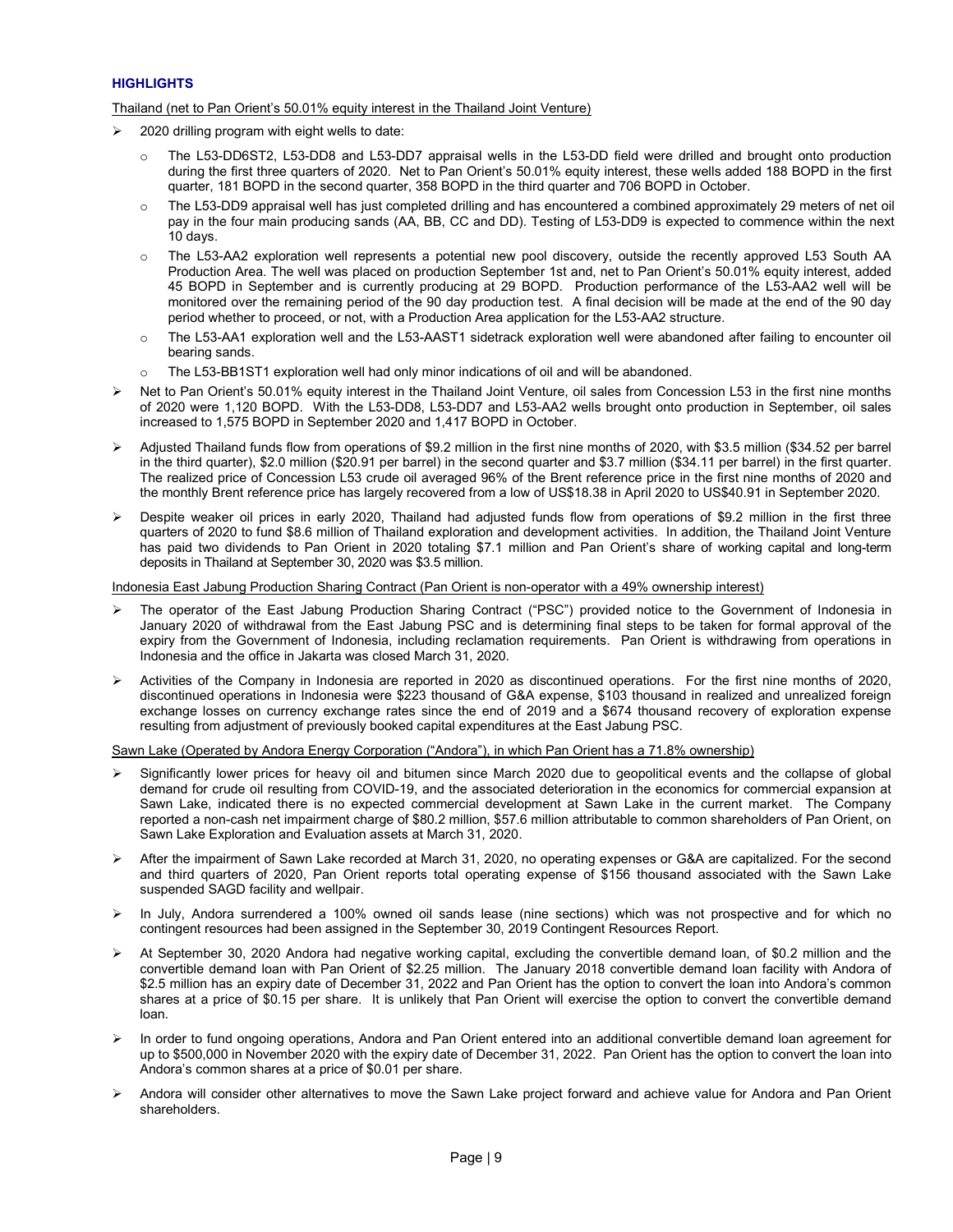# Corporate

- Total corporate adjusted funds flow from operations (including Pan Orient's 50.01% equity interest in the Thailand Joint Venture) of \$8.0 million (\$0.15 per share) in the first nine months of 2020, with \$2.4 million (\$0.05 per share) in the third quarter of 2020. The increase from \$1.2 million (\$0.02 per share) in the second quarter of 2020 is largely due to the 32% higher realized crude oil prices in Thailand.
- The loss attributable to common shareholders for the first nine months of 2020 was \$59.2 million (\$1.12 loss per share), with a net \$57.6 million impairment charge for the Sawn Lake, Alberta Exploration and Evaluation assets at March 31, 2020 and \$1.6 million loss attributable to other operations. The loss attributable to common shareholders for the third quarter of 2020 was \$1.1 million (\$0.02 loss per share).
- $\triangleright$  Pan Orient has repurchased 2,419,500 common shares in 2020 at an average price of \$0.61 per share, with 98,000 common shares repurchased in the third quarter of 2020 at an average price of \$0.61 per share.
- Pan Orient retains a strong financial position with working capital and non-current deposits of \$26.4 million and no long-term debt at September 30, 2020. In addition, the Thailand Joint Venture has \$3.5 million in working capital and long-term deposits, net to Pan Orient's 50.01% equity interest, and Thailand funds flow from operations are expected to fund remaining exploration and development activities at Concession L53.

# **OUTLOOK**

# THAILAND

# Concession L53 Onshore (Pan Orient Energy (Siam) Ltd., in which Pan Orient has 50.01% ownership)

The focus for the remainder of 2020 will be development activities in Thailand, growing our cash balance by maximizing funds generated from Thailand operations and on achieving full recognition of L53-DD field oil reserves in the year-end 2020 independent third party reserves report. No further exploration drilling is anticipated in 2020 given the current oil price environment.

# CANADA

#### Corporate

Pan Orient is committed to maintaining a strong cash position during these uncertain times while continuing to seek out and evaluate compelling opportunities.

## COVID-19 Coronavirus

The operations in Thailand of Pan Orient Energy (Siam) Ltd. ("POS") continue to be somewhat affected by the worldwide COVID-19 coronavirus pandemic. The Thailand government imposed a state of emergency in late March, giving it wide-ranging powers to address the crisis. Domestic travel restrictions have now been eased but a travel ban on most foreigners entering Thailand remains in effect. Overall, the infection and death rate has been much lower in Thailand than in most western nations.

Prudent measures have been taken by POS to help protect the health and safety of staff, which are of paramount importance. Fortunately, POS has so far been able to proceed with its 2020 Thailand drilling program. POS and Pan Orient are wellpositioned to withstand these unprecedented events. The Company is optimistic about a return to normal operations and less volatile market conditions but the outlook for world oil prices remains somewhat uncertain.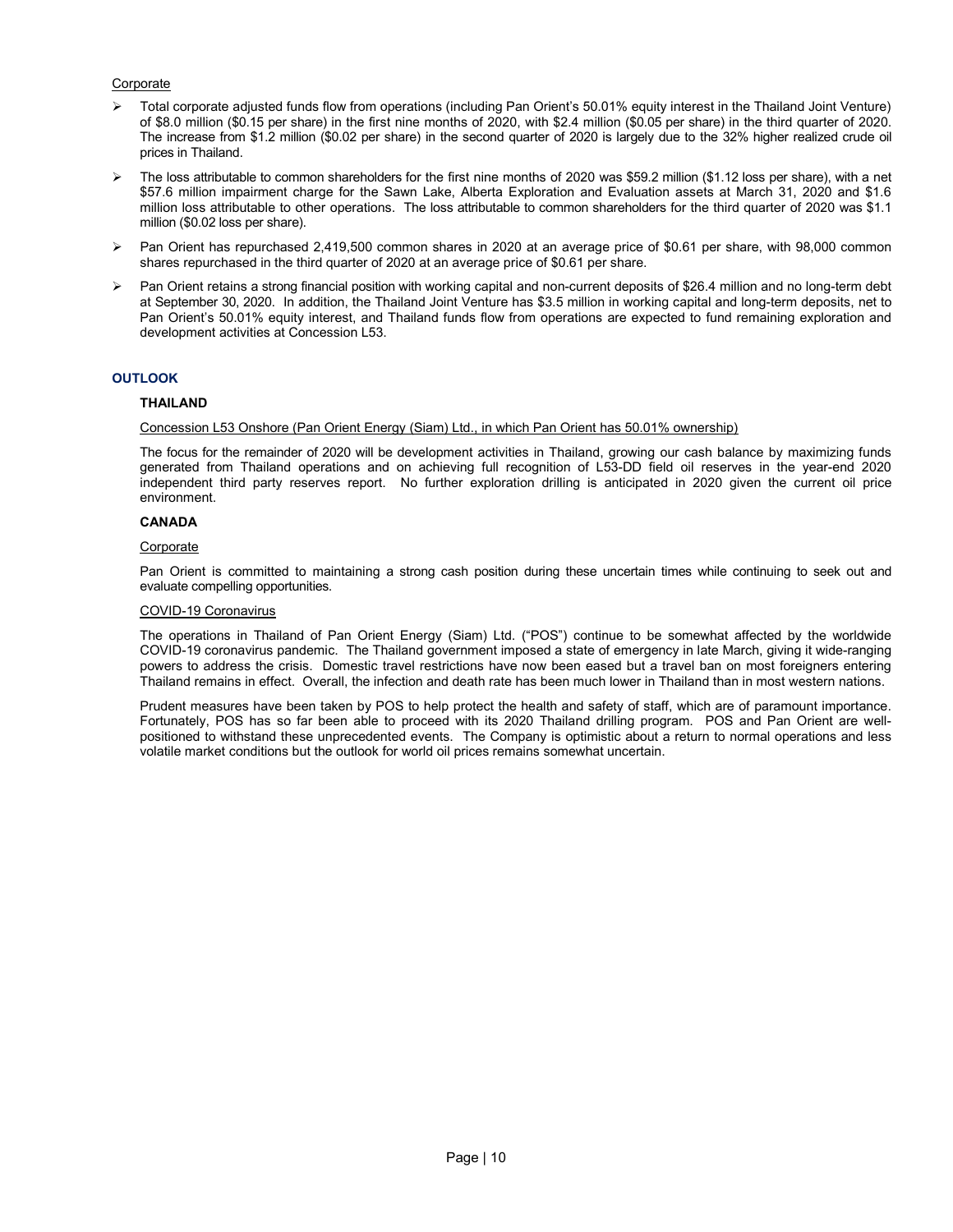# Net income (loss) from Thailand Joint Venture

The Company holds a 50.01% equity interest in Pan Orient Energy (Siam) Ltd. ("POS"), which is considered a Joint Venture under IFRS and is accounted for using the equity method. Pan Orient has a 50.01% ownership interest in Pan Orient Energy (Siam) Ltd., but does not have any direct interest in, or control over, the crude oil reserves, operations or working capital of Concession L53. Distributions received from the joint venture reduce the carrying amount of the investment whereas funding to the joint venture increases the carrying amount. The Company's profit or loss includes its share of the joint venture's profit or loss and the Company's other comprehensive income or loss includes its share of the joint venture's other comprehensive income or loss.

| Income from Joint Venture                |               | Three months ended September 30 |         |            |          | Nine months ended September 30 |          |            |  |  |
|------------------------------------------|---------------|---------------------------------|---------|------------|----------|--------------------------------|----------|------------|--|--|
| Pan Orient Energy (Siam) Ltd.            |               | 2020                            |         | 2019       |          | 2020                           | 2019     |            |  |  |
| (Net to Pan Orient 50.01%)               | <b>\$000s</b> | \$ per bbl                      | \$000s  | \$ per bbl | \$000s   | \$ per bbl                     | \$000s   | \$ per bbl |  |  |
| Crude oil revenue                        | 5.470         | 53.38                           | 10.171  | 77.99      | 16,245   | 52.94                          | 21.783   | 79.63      |  |  |
| Government royalty                       | (284)         | (2.77)                          | (539)   | (4.13)     | (833)    | (2.71)                         | (1, 134) | (4.15)     |  |  |
| Transportation expense                   | (231)         | (2.25)                          | (321)   | (2.46)     | (691)    | (2.25)                         | (662)    | (2.42)     |  |  |
| Production and Operating expense         | (818)         | (7.98)                          | (613)   | (4.70)     | (2,330)  | (7.59)                         | (1,539)  | (5.63)     |  |  |
| Field netback                            | 4.137         | 40.37                           | 8.698   | 66.69      | 12,391   | 40.38                          | 18.448   | 67.44      |  |  |
| General and administrative               | (196)         | (1.91)                          | (225)   | (1.73)     | (641)    | (2.09)                         | (622)    | (2.27)     |  |  |
| Foreign exchange gain                    | 14            | 0.14                            | 4       | 0.03       | 43       | 0.14                           | 45       | 0.16       |  |  |
| Interest income                          |               |                                 |         |            |          | 0.02                           | 22       | 0.08       |  |  |
| Current income tax expense               | (410)         | (4.00)                          | (1,998) | (15.32)    | (2, 541) | (8.28)                         | (1,998)  | (7.30)     |  |  |
| Adjusted funds flow from operations      | 3,545         | 34.60                           | 6,479   | 49.68      | 9,258    | 30.17                          | 15,895   | 58.11      |  |  |
| Depletion, depreciation and amortization | (2,291)       | (22.36)                         | (2,821) | (21.63)    | (6, 802) | (22.16)                        | (6,629)  | (24.24)    |  |  |
| Accretion                                | (9)           | (0.09)                          | (12)    | (0.09)     | (24)     | (0.08)                         | (38)     | (0.14)     |  |  |
| Deferred tax expense                     | (798)         | (7.79)                          | (1,904) | (14.60)    | (921)    | (3.00)                         | (4,634)  | (16.94)    |  |  |
| Net income                               | 447           | 4.36                            | 1,742   | 13.36      | 1,511    | 4.92                           | 4,594    | 16.79      |  |  |
| Amortization of fair value adjustment    | (326)         | (3.18)                          | (391)   | (3.00)     | (899)    | (2.93)                         | (890)    | (3.25)     |  |  |
| Net income from Joint Venture            | 121           | 1.18                            | 1.351   | 10.36      | 612      | 1.99                           | 3.704    | 13.54      |  |  |

Note: Tables may not add due to rounding

# Crude oil revenue earned within Thailand Joint Venture, net to Pan Orient 50.01% equity interest

Oil sales from Concession L53 in Thailand averaged 1,114 BOPD during the three months ended September 30, 2020 compared to 1,060 BOPD during the second quarter of 2020 and 1,418 BOPD during the third quarter of 2019.

Oil sales revenue from Concession L53 was \$5.5 million for the three months ended September 30, 2020 compared to \$3.9 million in the second quarter of 2020 and \$10.2 million in the third quarter of 2019. The realized price per barrel was \$53.38 for the three months ended September 30, 2020 compared to \$40.49 during the second quarter of 2020 and \$77.99 during the third quarter of 2019.

# Royalties expense incurred within Thailand Joint Venture, net to Pan Orient 50.01% equity interest

Royalties on Concession L53 are paid to the Thailand government and are based on production volumes per concession ranging from 5% on production of less than 2,000 BOPD to 15% on production over 20,000 BOPD.

# Production and operating expense incurred within Thailand Joint Venture, net to Pan Orient 50.01% equity interest

Production and operating costs on a per barrel basis were \$7.98 per barrel in the third quarter of 2020 compared to \$8.00 per barrel in the second quarter of 2020 and \$4.70 per barrel in the third quarter of 2019. On a per barrel basis, operating expenses increased due to higher water hauling costs and fixed costs that did not decline with production volumes.

#### Tax expense incurred within Thailand Joint Venture, net to Pan Orient 50.01% equity interest

Petroleum income tax in Thailand Joint Venture is 50% of taxable income which is calculated based on adjusted funds flow from operations less capital expenditures (deductible at varying rates), special remuneratory benefit tax ("SRB"), and other permitted deductions. The Thailand operations became taxable in the third quarter of 2019 as cashflow from operations and realized foreign exchange gains exceeded available tax pools.

Thailand SRB is a tax at sliding scale rates of 0 - 75% applied on a concession-by-concession basis to petroleum profits as defined in Thai tax legislation which includes deductions for expenses and capital spent. The rate is principally determined by revenue for the concession (production and pricing) but is subject to other adjustments such as changes in Thailand's consumer and wholesale price indices and cumulative meters drilled on the concession. There was no SRB tax paid since inception to date for Concessions L53 and because of the numerous factors involved in the SRB calculation, it is uncertain if SRB will be payable on the concession.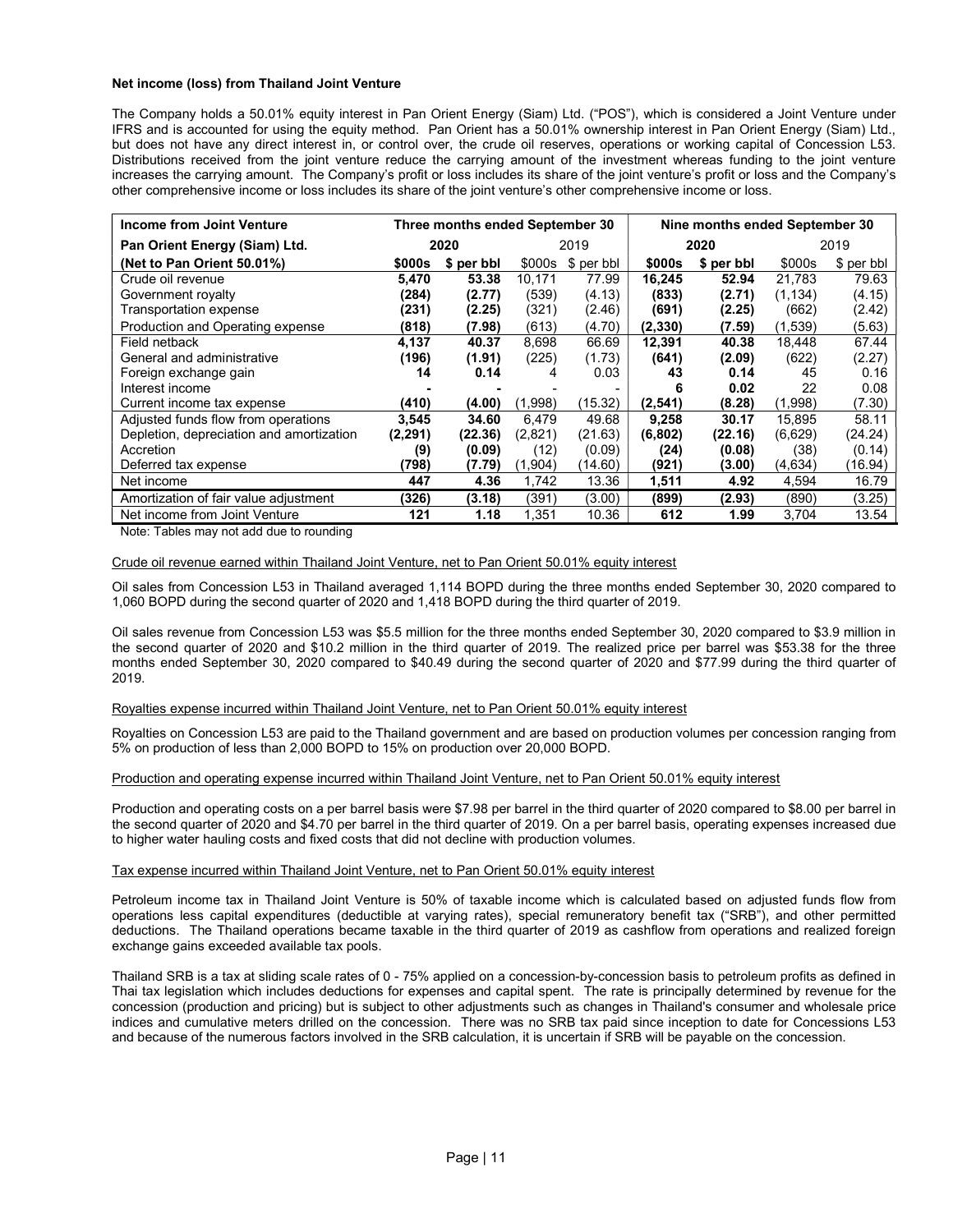# Depletion, Depreciation & Amortization ("DD&A") incurred within Thailand Joint Venture, net to Pan Orient 50.01% equity interest

Depletion is provided on costs accumulated using the unit-of-production method based on an independent engineering estimate of the Thailand Joint Venture's share of proved plus probable reserves, before royalties. DD&A was \$22.36 per barrel during the third quarter of 2020 compared to \$22.10 per barrel during the second quarter of 2020 and \$21.63 per barrel during the third quarter of 2019. On a per barrel basis, DD&A is higher during the third quarter of 2020 than in 2019 due to higher cost base.

# General and Administrative ("G&A") Expenses

|                                                                  | Three months ended |              | Nine months ended |              |  |  |
|------------------------------------------------------------------|--------------------|--------------|-------------------|--------------|--|--|
|                                                                  | September 30       |              |                   | September 30 |  |  |
| (\$thousands)                                                    | 2020               | $2019^{(1)}$ | 2020              | $2019^{(1)}$ |  |  |
| $Canada^{(2)(3)(4)}$                                             | 460                | 435          | 1.540             | 1,710        |  |  |
| Thailand (excluding Thailand Joint Venture)                      |                    | 16           | 21                | 32           |  |  |
| G&A expense from continued operations                            | 467                | 451          | 1.561             | 1.742        |  |  |
| G&A expense from discontinued operations – Indonesia $^{(3)(4)}$ | 65                 | 69           | 233               | 192          |  |  |
| Share of G&A from Thailand Joint Venture <sup>(4)</sup>          | 196                | 225          | 641               | 622          |  |  |
| Total G&A attributable to the economic interests of Pan          |                    |              |                   |              |  |  |
| Orient (including 50.01% interest in Thailand Joint Venture)     | 728                | 745          | 2.435             | 2.556        |  |  |

(1) Activities of the Company in Indonesia are reported in 2020 as discontinued operations and amounts presented in 2019 have been updated for comparative purposes.

(2) G&A, net of overhead recoveries, represents the portion of Pan Orient's G&A expenses charged by Andora, as operator, to the Sawn Lake joint venture operations and capital projects. Overhead recoveries were \$21 thousand and \$22 thousand for the nine months ended September 30, 2020 and 2019, respectively.

(3) Capitalized G&A allocated to capital projects represents compensation and other directly attributable costs associated with property acquisition, and exploration and development activities. Capitalized G&A relates to exploration and development activities at the East Jabung PSC in Indonesia and the Company's heavy oil demonstration project in Canada. Subsequent to the impairment of these assets, no G&A have been capitalized.

(4) Amounts include non-cash accretion expense

Total G&A, net of recoveries, was lower during the first nine months of 2020 than 2019 due to a year-end compensation that was paid in 2019 but not in 2020. This decrease is partially offset by G&A from Andora which is no longer capitalized subsequent to the impairment recorded during the first quarter of 2020.

# Capital Expenditures

|                                                          | Three months ended September 30 Nine months ended September 30 |         |        |         |        |            |        |         |
|----------------------------------------------------------|----------------------------------------------------------------|---------|--------|---------|--------|------------|--------|---------|
|                                                          | 2020                                                           |         | 2019   |         | 2020   |            | 2019   |         |
|                                                          | <b>Net</b>                                                     |         |        | Net     |        | <b>Net</b> |        | Net     |
|                                                          |                                                                | wells   |        | wells   |        | wells      |        | wells   |
| Capital expenditures <sup>(1)</sup>                      | \$000s                                                         | drilled | \$000s | drilled | \$000s | drilled    | \$000s | drilled |
| Canada - Continued operations                            |                                                                |         | 153    |         | 85     |            | 399    |         |
| Indonesia - Discontinued operations                      |                                                                | ۰       | 2,329  |         |        | ۰          | 4.001  |         |
| Share of Thailand joint venture capital expenditures (2) | 3,410                                                          | 1.0     | 1,930  |         | 8,604  | 3.5        | 6,241  | 3       |
| Total capital expenditures attributable to the economic  |                                                                |         |        |         |        |            |        |         |
| interest of Pan Orient (including 50.01% interest in     |                                                                |         |        |         |        |            |        |         |
| Thailand Joint Venture)<br>.                             | 3.410                                                          | 1.0     | 4,412  |         | 8,689  | 3.5        | 10.641 | 3       |

(1) Excluded decommissioning costs and the impact of changes in foreign currency translation.

(2) Pan Orient's 50.01% share of capital expenditures in the Thailand Joint Venture are accounted for using the equity method as an Investment in Joint Venture. Pan Orient has a 50.01% ownership interest in Pan Orient Energy (Siam) Ltd., but does not have any direct interest in, or control over, the crude oil reserves or operations of on-shore Concession L53.

# **Canada**

Capital expenditures in the first quarter of 2020 for Andora were \$85 thousand for capital expenditures at Sawn Lake, capitalized operating expenses for the suspended demonstration project facility and wellpair at Sawn Lake Central and capitalized G&A. Subsequent to the impairment of Sawn Lake recorded at March 31, 2020, no operating expenses or G&A are capitalized.

# Thailand

Capital expenditures related to Thailand Joint Venture were \$3.4 million for the three months ended September 30, 2020 mainly consisted of the drilling of L53-DD7 and L53-DD8 appraisal wells, workover activities, equipment inventory purchases, capitalized general and administrative expenses and other development activities.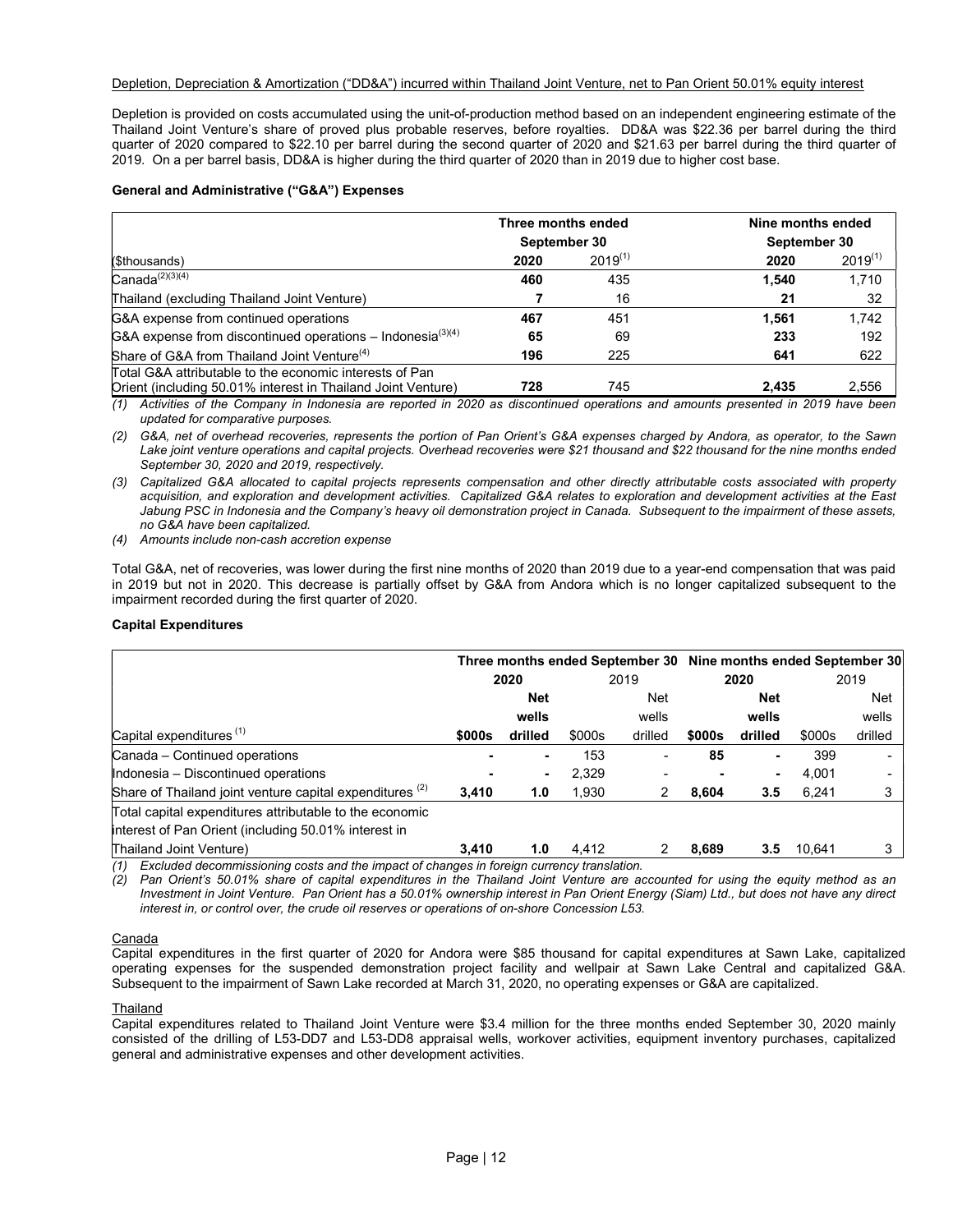# Liquidity and Capital Resources

Pan Orient's capital program, including the 50.01% share of the Thailand Joint Venture, was \$8.7 million for the nine months ended September 30, 2020 and was financed from existing working capital and adjusted funds flow from operations, including the Thailand Joint Venture. At September 30, 2020, the Company's working capital plus non-current deposits was \$26.4 million compared to \$22.2 million at December 31, 2019. The Company had estimated outstanding capital commitments of \$0.7 million at September 30, 2020 which remained unchanged from December 31, 2019. In addition to Pan Orient's consolidated working capital and non-current deposits, its investment in the Thailand Joint Venture includes \$3.5 million of its share of working capital and non-current deposits and \$3.2 million of equipment inventory to be utilized for future operations of the Thailand Joint Venture.

Non-current deposits of \$0.6 million at September 30, 2020 consisted of deposits placed with the Alberta energy regulator in Canada for the interests of Andora at Sawn Lake. The estimated decommissioning provision for Andora at September 30, 2020 for wells and facilities in Canada is \$1.9 million,

# Share Capital

| Outstanding (thousands) | November 10, 2020 | September 30, 2020 | December 31, 2019 |
|-------------------------|-------------------|--------------------|-------------------|
| Common shares           | 51.899            | 52.076             | 54,496            |
| Stock options           | 2.935             | 2.935              | 5,115             |
| Total                   | 54.834            | 55.011             | 59,611            |

Pan Orient has repurchased 2,419,500 common shares in 2020 at an average price of \$0.61 per share, with 98,000 common shares repurchased in the third quarter of 2020 at an average price of \$0.61 per share.

In early May 2020, the Company adopted a long-term incentive plan and on May 19, 2020 granted 1,050,000 restricted share units ("RSUs") to its directors, senior management, employees and consultant. The vesting period of the RSUs is one-third 6 months after the grant date (November 19, 2020), one-third 18 months after the grant date (November 19, 2021) and the final one-third 30 months after the grant date (November 19, 2022). The RSUs will be paid out based on the fair market value on each vesting date in cash. Fair market value of shares means (a) the average closing price for such shares on the TSX-V Exchange for the ten trading days on which the shares traded immediately preceding the relevant date or (b) if the Board of Directors specifically so determines, the closing market price for such shares on the TSX-V Exchange on the relevant date. As at September 30, 2020, the closing price for the Company's shares on TSX-V Exchange was \$0.58 per share, and as a result, \$227 thousand of stock-based compensation and an accrued liability was recorded at September 30, 2020.

# Foreign Exchange

The Company's reporting currency is the Canadian dollar and its functional currencies are the Canadian dollar, the Thai baht and the U.S. dollar. In each reporting period, the changes in the values of the Thai baht and U.S. dollar relative to the Company's reporting currency are recognized. The period end rates used to translate the Company's Thai baht and U.S. dollar denominated financial statement items for the reporting periods as specified are as follows:

|                             | 2020  |       |       | 2019  |       |       |       | 2018  |
|-----------------------------|-------|-------|-------|-------|-------|-------|-------|-------|
|                             | Q3    | Q2    | Q1    | Q4    | Q3    | Q2    | Q1    | Q4    |
| Rate at end of period       |       |       |       |       |       |       |       |       |
| Thai baht / Cdn \$ exchange | 23.27 | 22.25 | 22.74 | 22.70 | 22.72 | 23.14 | 23.35 | 23.47 |
| Cdn $$/US$$ exchange        | 1.33  | 1.36  | 1.42  | 1.30  | 1.32  | 1.31  | 1.34  | 1.36  |

The Company holds U.S. dollars within Canada to meet U.S. dollar cash requirements of its foreign operations and at September 30, 2020 the Company held \$16.7 million (December 31, 2019: \$12.9 million) denominated in U.S. dollars as cash and cash equivalents.

Thailand Joint Venture operations use Thai baht and Indonesia operations use the U.S. dollar as their functional currencies for reporting. These foreign currencies are translated into Canadian dollars at each reporting period end with the unrealized translation gain or loss recognized in accumulated other comprehensive income ("AOCI").

Accumulated Other Comprehensive Income in the consolidated statement of financial position is reported as follows:

|                                                                                     | Three months ended |       | Nine months ended |       |  |
|-------------------------------------------------------------------------------------|--------------------|-------|-------------------|-------|--|
|                                                                                     | September 30       |       | September 30      |       |  |
| (\$thousands)                                                                       | 2020               | 2019  | 2020              | 2019  |  |
| AOCI, beginning of period                                                           | 3.284              | 4.256 | 2.903             | 4,578 |  |
| Unrealized foreign currency translation gain (loss) from Thailand Joint Venture     | (1,217)            | 429   | (836)             | 802   |  |
| Unrealized foreign currency translation gain (loss) from Indonesia $-$ Discontinued |                    |       |                   |       |  |
| operations                                                                          |                    | 167   | $\blacksquare$    | (528) |  |
| AOCI, end of period                                                                 | 2.067              | 4.852 | 2.067             | 4,852 |  |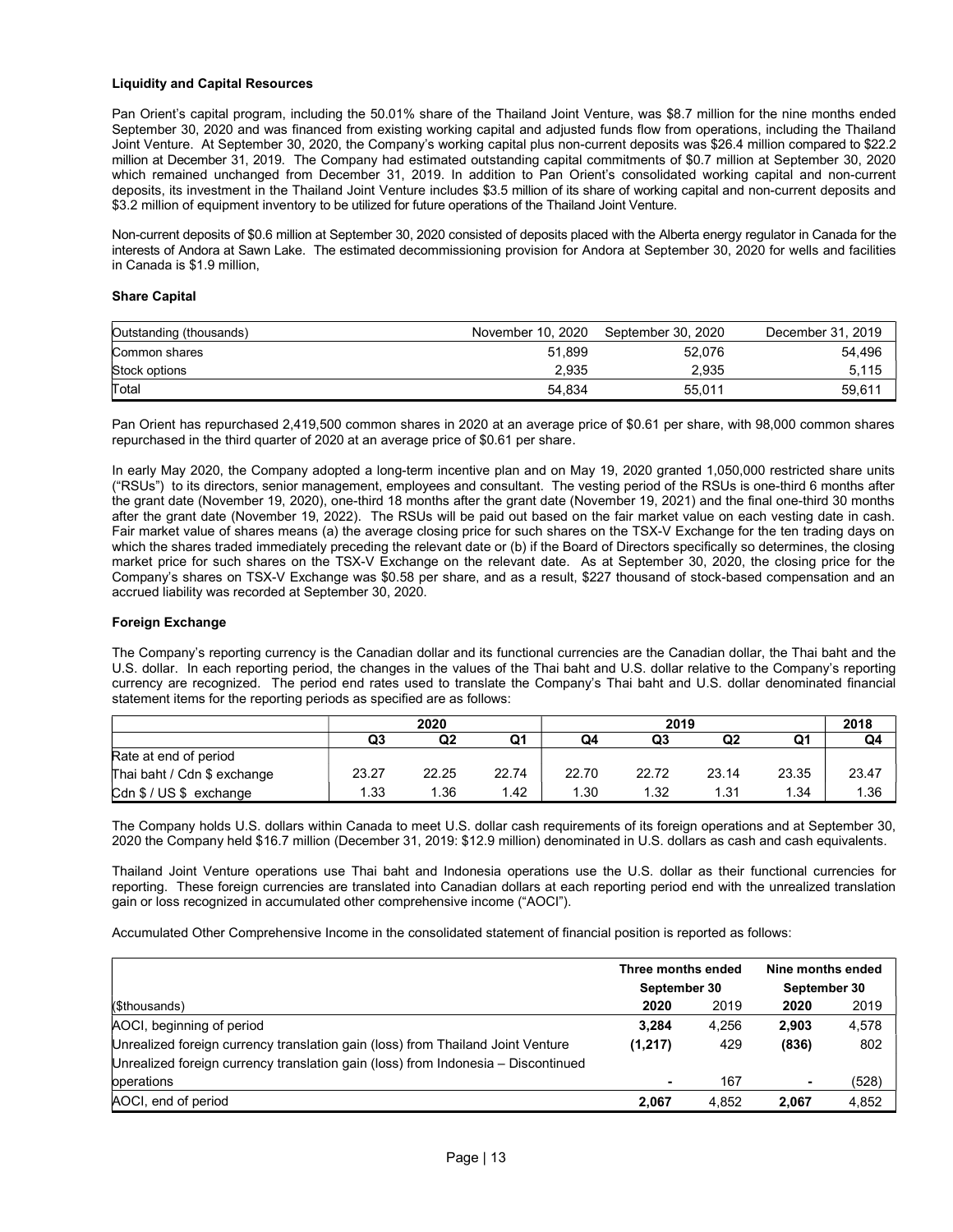# Summary of Quarterly Results

|                                                            |                | 2020    |                |           | 2019           |         |                | 2018    |
|------------------------------------------------------------|----------------|---------|----------------|-----------|----------------|---------|----------------|---------|
|                                                            | Q <sub>3</sub> | Q2      | Q <sub>1</sub> | Q4        | Q <sub>3</sub> | Q2      | Q <sub>1</sub> | Q4      |
| Financial (\$thousands) except as indicated (1)            |                |         |                |           |                |         |                |         |
| Interest revenue                                           | 69             | 23      | 109            | 119       | 125            | 86      | 67             | 105     |
| Cash flow used in operating activity, continued            |                |         |                |           |                |         |                |         |
| operations <sup>(2)</sup>                                  | (355)          | (591)   | (399)          | (251)     | (290)          | (321)   | (832)          | (344)   |
| Cash flow from (used in) operating activity, discontinued  |                |         |                |           |                |         |                |         |
| operations <sup>(2)</sup>                                  | (42)           | (181)   | (415)          | (87)      | 365            | 479     | (1,617)        | 99      |
| Total assets                                               | 56,879         | 58,967  | 60,643         | 146,656   | 175,126        | 171,999 | 170,773        | 173,717 |
| Working capital & non-current deposits                     | 26,411         | 24,801  | 26,386         | 22,158    | 32,458         | 28,902  | 31,566         | 33,139  |
| Shares outstanding (thousands)                             | 52,077         | 52,175  | 53,400         | 54,496    | 55,084         | 54,837  | 54,900         | 54,900  |
| Net income (loss) from continued operations <sup>(3)</sup> | (1,052)        | (1,737) | (56, 652)      | 465       | 1,210          | 1,363   | (840)          | 1,454   |
| Net income (loss) from discontinued operations (3)         | (11)           | 703     | (465)          | (27, 321) | (96)           | (76)    | (9)            | (45)    |
| Total net income (loss) $^{(3)}$                           | (1,063)        | (1,034) | (57, 117)      | (26, 856) | 1,114          | 1,287   | (849)          | 1,409   |
| Per share basic and diluted (\$)                           | (0.02)         | (0.02)  | (1.05)         | (0.49)    | 0.02           | 0.02    | (0.01)         | 0.03    |
| Operations (\$thousands), including share of               |                |         |                |           |                |         |                |         |
| <b>Thailand Joint Venture</b>                              |                |         |                |           |                |         |                |         |
| Daily oil sales (BOPD) net to Pan Orient <sup>(4)</sup>    | 1,114          | 1,060   | 1,186          | 1,232     | 1,418          | 1,072   | 507            | 366     |
| Total corporate adjusted funds flow from operations (5)    | 2,410          | 1,205   | 4,404          | 3,191     | 6,391          | 5,689   | 1,588          | 3,001   |
| Capital expenditures <sup>(6)</sup>                        | 3,410          | 1,415   | 3,864          | 11,305    | 4,412          | 2,846   | 3,383          | 3,319   |
| Total corporate adjusted funds flow from (used in)         |                |         |                |           |                |         |                |         |
| operations (\$/bbl) <sup>(5)</sup>                         |                |         |                |           |                |         |                |         |
| Realized crude oil price                                   | 53.38          | 40.49   | 63.63          | 62.64     | 77.99          | 81.57   | 80.17          | 83.75   |
| Royalties                                                  | (2.77)         | (2.02)  | (3.28)         | (3.26)    | (4.13)         | (4.28)  | (3.90)         | (4.07)  |
| Transportation & operating                                 | (10.24)        | (10.16) | (9.19)         | (9.87)    | (7.16)         | (7.33)  | (12.11)        | (13.47) |
| Field Netback - Thailand Joint Venture                     | 40.37          | 28.31   | 51.16          | 49.52     | 66.69          | 69.96   | 64.17          | 66.21   |
| Operating expense - Andora                                 | (0.91)         | (0.65)  |                |           |                |         |                |         |
| General and administrative <sup>(8)</sup>                  | (7.07)         | (8.53)  | (7.99)         | (1.15)    | (5.61)         | (7.57)  | (22.76)        | (21.30) |
| Stock-based compensation expense on restricted             |                |         |                |           |                |         |                |         |
| share units                                                | (1.48)         | (0.78)  |                |           |                |         |                |         |
| Recovery of exploration expense                            | 0.02           | 6.97    |                |           |                |         |                | 0.89    |
| Interest income                                            | 0.67           | 0.30    | 1.01           | 0.64      | 0.96           | 1.11    | 1.47           | 3.74    |
| Foreign exchange gain (loss)                               | (4.08)         | (7.70)  | 11.51          | 0.67      | 2.28           | (5.18)  | (8.05)         | 39.26   |
| Current income tax expense                                 | (4.00)         | (5.42)  | (14.90)        | (11.27)   | (15.32)        |         |                |         |
| Total corporate adjusted funds flow from operations        | 23.52          | 12.49   | 40.79          | 38.41     | 49.00          | 58.32   | 34.83          | 88.80   |

(1) Amounts presented were set out in the Consolidated Financial Statements of Pan Orient Energy Corp.

(2) Activities of the Company in Indonesia are reported in 2020 as discontinued operations. Amounts presented in 2019 and 2018 are updated for comparative purposes.

(3) Net income (loss) attributed to common shareholders.

(4) Oil revenue generated within the Thailand Joint Venture, net to Pan Orient.

- (5) Total corporate adjusted funds flow from operations is cash flow from operating activities prior to changes in non-cash working capital, unrealized foreign exchange gain or loss plus the corresponding amount from Pan Orient's 50.01% interest in the Thailand Joint Venture which is recorded in Investment in Joint Venture for financial statement purposes and funds flow from (used in) operations from discontinued operation in Indonesia. This measure is used by management to analyze operating performance and leverage. Adjusted funds flow as presented does not have any standardized meaning prescribed by IFRS and therefore it may not be comparable with the calculation of similar measures of other entities. Adjusted funds flow is not intended to represent operating cash flow or operating profits for the period nor should it be viewed as an alternative to cash flow from operating activities, net earnings or other measures of financial performance calculated in accordance with IFRS.
- (6) Including the 50.01% interest in the Thailand Joint Venture and discontinued operations in Indonesia. Excluding decommissioning costs and impact of change in foreign exchange rates.
- (7) Operating expense related to Andora's suspended demonstration project facility and well pair at Sawn Lake Central. These expenses were previously capitalized prior to the E&E impairment recorded during the first quarter of 2020.
- (8) General and administrative costs excluding accretion expense on decommissioning costs.
- (9) Tables may not add due to rounding.

Q4 2018 – Total corporate adjusted funds flow from operations of \$3.0 million. Adjusted funds flow from operations in Thailand was \$2.0 million with average daily oil sales from Concession L53 of 366 BOPD (\$66.21 per barrel), net to Pan Orient's 50.01% equity interest in the Thailand Joint Venture. Net income attributable to common shareholders was \$1.4 million (\$0.03 per share) for the quarter. Pan Orient had capital expenditures of \$3.3 million in the fourth quarter of 2018, with \$0.8 million in Indonesia for costs primarily associated with the Anggun-1X exploration well, and \$0.2 million in Canada at the Sawn Lake SAGD property of Andora. In addition, Pan Orient's share of Thailand Joint Venture capital expenditures was \$2.3 million related to site construction and access road at the new discovery L53-DD oil field, drilling of L53-DD1 and L53-DD1 wells, workover programs, reservoir engineering, and other development activities and capitalized general and administrative expenses. At December 31, 2018, working capital and noncurrent deposits (including the Thailand Joint Venture) totaled \$39.5 million and the Company had no long-term debt.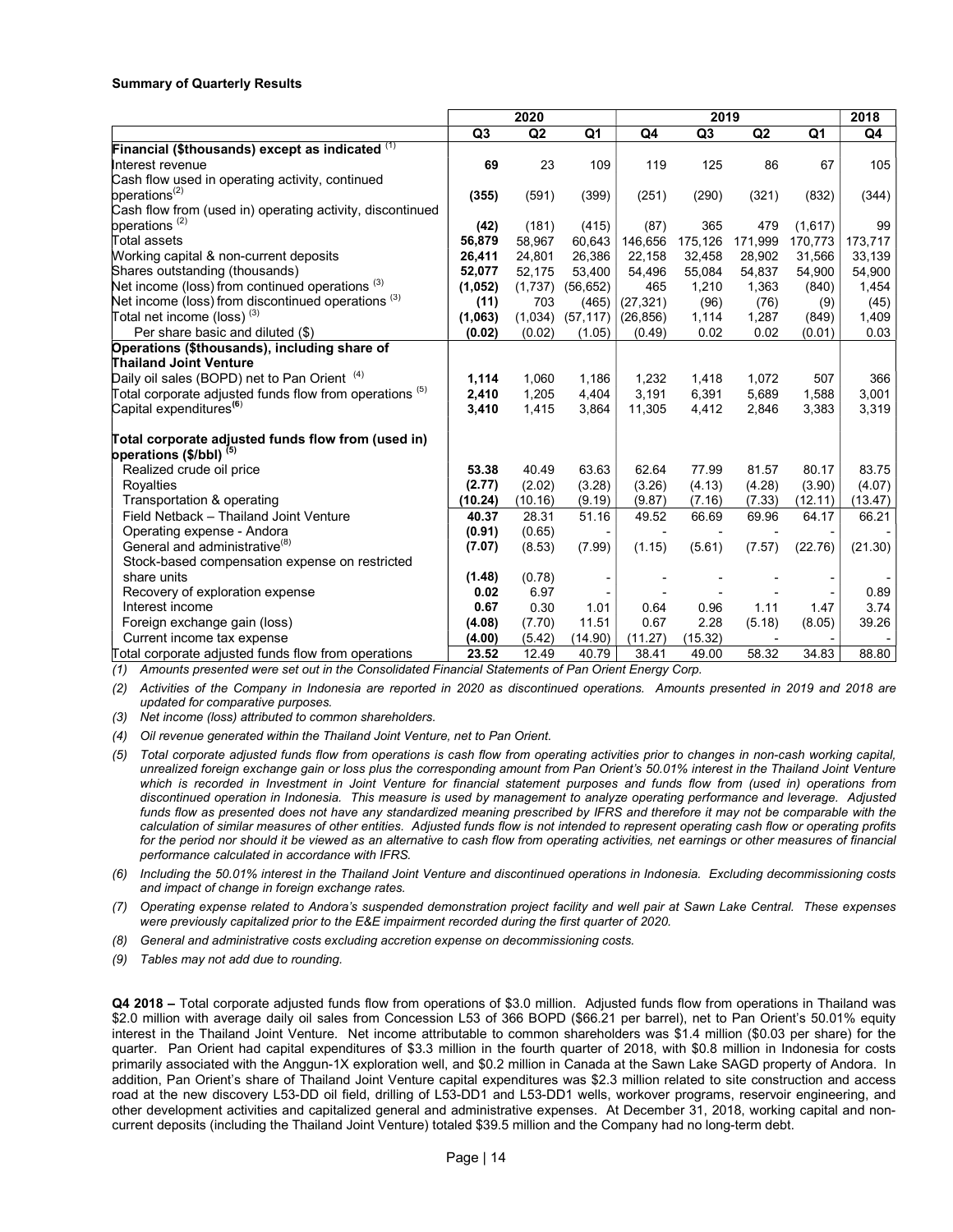Q1 2019 – Total corporate adjusted funds flow from operations of \$1.6 million. Net to Pan Orient's 50.01% equity interest in the Thailand Joint Venture, adjusted funds flow from operations of \$2.7 million with average daily oil sales from Concession L53 of 507 BOPD (\$60.35 per barrel) and working capital and long-term deposits at March 31, 2019 of \$6.4 million. Net loss attributable to common shareholders was \$0.8 million (\$0.02 loss per share) for the quarter. Pan Orient had capital expenditures of \$3.3 million in the first quarter of 2019, with \$0.6 million in Indonesia for costs primarily associated with the Anggun-1X exploration well, and \$0.1 million in Canada at the Sawn Lake SAGD property of Andora. In addition, Pan Orient's share of Thailand Joint Venture capital expenditures was \$2.8 million mainly related to the drilling of the L53-DD3 and L53-DD4 wells, workovers and capitalized general and administrative expense. At March 31, 2019, working capital and non-current deposits (including the Thailand Joint Venture) totaled \$38.0 million and the Company had no long-term debt.

Q2 2019 – Total corporate adjusted funds flow from operations of \$5.7 million. Net to Pan Orient's 50.01% equity interest in the Thailand Joint Venture, adjusted funds flow from operations of \$6.7 million with average daily oil sales from Concession L53 of 1,072 BOPD (\$68.16 per barrel) and working capital and long-term deposits at June 30, 2019 of \$11.4 million. Net income attributable to common shareholders was \$1.3 million (\$0.02 per share) for the quarter. Pan Orient had capital expenditures of \$2.8 million in the second quarter of 2019, with \$1.1 million in Indonesia for costs primarily associated with the Anggun-1X exploration well, and \$0.1 million in Canada at the Sawn Lake SAGD property of Andora. In addition, Pan Orient's share of Thailand Joint Venture capital expenditures was \$1.6 million mainly related to the remaining drilling costs and workover activities at the L53-DD3 and L53-DD4 wells and capitalized general and administrative expense. At June 30, 2019, working capital and non-current deposits (including the Thailand Joint Venture) totaled \$40.3 million and the Company had no long-term debt.

Q3 2019 – Total corporate adjusted funds flow from operations of \$6.4 million. Net to Pan Orient's 50.01% equity interest in the Thailand Joint Venture, adjusted funds flow from operations of \$6.4 million with average daily oil sales from Concession L53 of 1,418 BOPD (\$49.56 per barrel) and working capital and long-term deposits at September 30, 2019 of \$9.4 million. Net income attributable to common shareholders was \$1.1 million (\$0.02 per share) for the quarter. Pan Orient had capital expenditures of \$2.5 million in the third quarter of 2019, with \$2.3 million in Indonesia for costs primarily associated with the Anggun-1X exploration well, and \$0.2 million in Canada at the Sawn Lake SAGD property of Andora. In addition, Pan Orient's share of Thailand Joint Venture capital expenditures was \$1.9 million mainly related to the drilling costs at the L53-DD5, L53-DD5ST1, L53-DD6 and L53-DD6ST1 wells, workover activities and capitalized general and administrative expense. At September 30, 2019, working capital and non-current deposits (including the Thailand Joint Venture) totaled \$41.9 million and the Company had no long-term debt.

Q4 2019 – Total corporate adjusted funds flow from operations of \$3.2 million. Net to Pan Orient's 50.01% equity interest in the Thailand Joint Venture, adjusted funds flow from operations of \$4.1 million with average daily oil sales from Concession L53 of 1,232 BOPD (\$36.00 per barrel) and working capital and long-term deposits at December 31, 2019 of \$10.5 million. Net loss attributable to common shareholders was \$26.9 million (\$0.49 loss per share) for the quarter. The Company reported a \$28.6 million impairment charge on East Jabung exploration and evaluation assets offset by the \$1.6 million associated reduction in accumulated other comprehensive income related to foreign currency translation for a net impairment expense of \$27.0 million. Pan Orient had capital expenditures of \$8.4 million in the fourth quarter of 2019, with \$8.2 million in Indonesia for costs primarily associated with the Anggun-1X exploration well, and \$0.2 million in Canada at the Sawn Lake SAGD property of Andora. In addition, Pan Orient's share of Thailand Joint Venture capital expenditures was \$2.9 million mainly related to the drilling costs at the L53-B1 appraisal well, workover activities and capitalized general and administrative expense. At December 31, 2019, working capital and non-current deposits (including the Thailand Joint Venture) totaled \$32.7 million and the Company had no long-term debt.

Q1 2020 – Total corporate adjusted funds flow from operations of \$4.4 million. Net to Pan Orient's 50.01% equity interest in the Thailand Joint Venture, adjusted funds flow from operations of \$3.7 million with average daily oil sales from Concession L53 of 1,186 BOPD (\$34.11 per barrel) and working capital and long-term deposits at March 31, 2020 of \$5.9 million. Net loss attributable to common shareholders was \$57.1 million (\$1.05 loss per share) for the quarter. The Company reported a \$85.8 million on Sawn Lake Exploration and Evaluation assets in the first quarter of 2020 offset by the associated \$5.6 million reduction in deferred tax liabilities for a net impairment expense of \$80.2 million. The net impairment charge of \$80.2 million is reported as \$57.6 million attribution to common shareholders of Pan Orient and \$22.6 million attributable to the non-controlling interest (being the other shareholders of Andora). Pan Orient had capital expenditures of \$85 thousand in the first quarter of 2020 related to capitalized operating expenses for the suspended demonstration project facility and wellpair at Sawn Lake Central and capitalized G&A In addition, Pan Orient's share of Thailand Joint Venture capital expenditures was \$3.8 million mainly related to the drilling of L53-DD6ST2 appraisal well, L53- AA2 exploration well, L53-AA1 exploration well, L53-AAST1 sidetrack exploration well, workover activities, equipment inventory purchases, capitalized general and administrative expenses and other development activities. At March 31, 2020, working capital and non-current deposits (including the Thailand Joint Venture) totaled \$32.2 million and the Company had no long-term debt.

Q2 2020 – Total corporate adjusted funds flow from operations of \$1.2 million. Net to Pan Orient's 50.01% equity interest in the Thailand Joint Venture, adjusted funds flow from operations of \$2.0 million with average daily oil sales from Concession L53 of 1,060 BOPD (\$20.91 per barrel) and working capital and long-term deposits at June 30, 2020 of \$6.6 million. Net loss attributable to common shareholders was \$1.0 million (\$0.02 loss per share) for the quarter. Pan Orient's share of Thailand Joint Venture capital expenditures was \$1.4 million mainly related to the drilling of L53-BB1 exploration well, workover activities, equipment inventory purchases, capitalized general and administrative expenses and other development activities. At June 30, 2020, working capital and non-current deposits (including the Thailand Joint Venture) totaled \$31.4 million and the Company had no long-term debt.